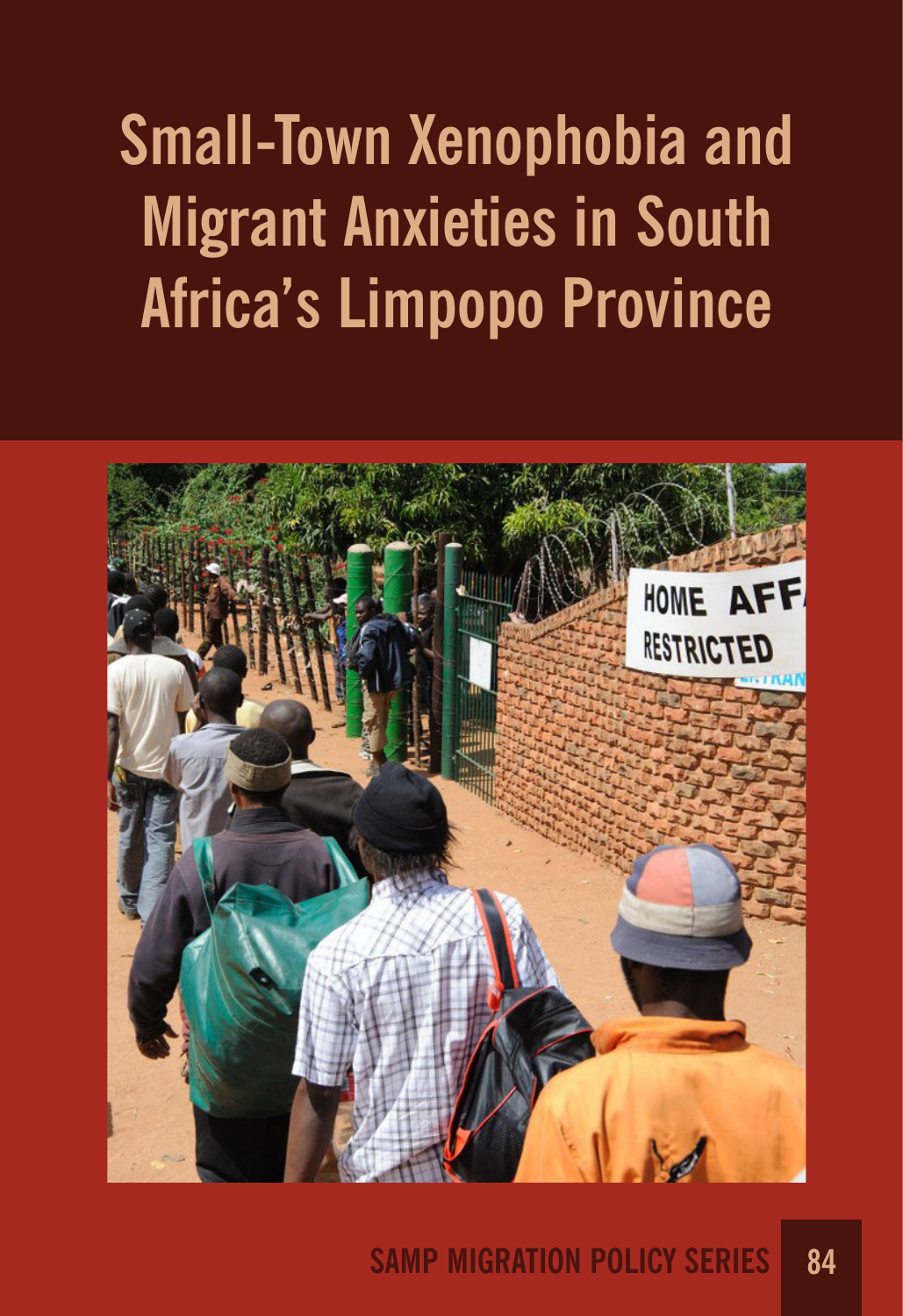# **Small-Town Xenophobia and Migrant Anxieties in South Africa's Limpopo Province**

**Godfrey Tawodzera and Jonathan Crush**

## **SAMP MIGRATION POLICY SERIES NO. 84**

**Series Editor: Prof. Jonathan Crush**

**Southern African Migration Programme (SAMP) 2022**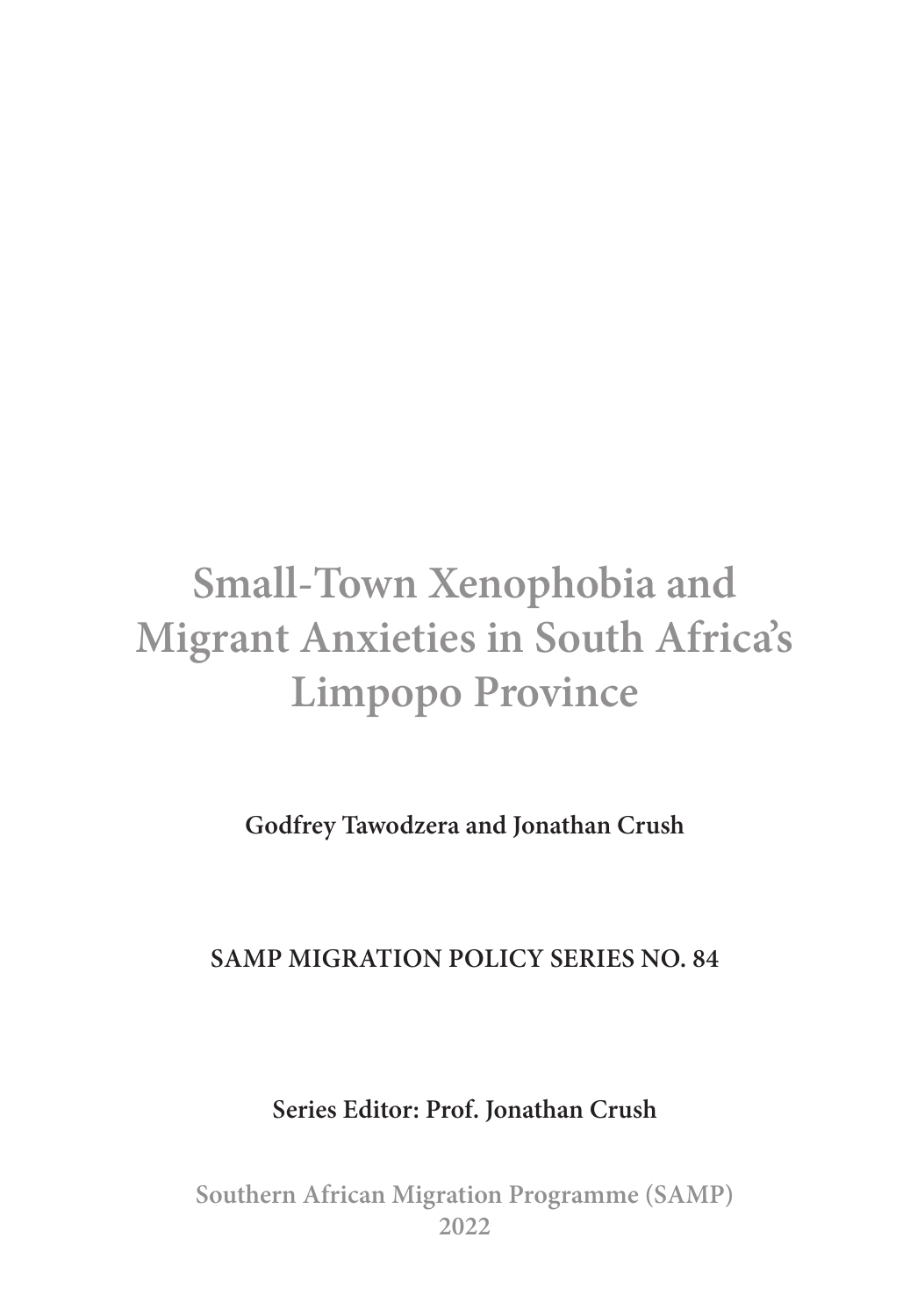#### **AUTHORS**

Godfrey Tawodzera is an Associate Professor in the Department of Environmental Science at the University of Namibia, Windhoek, Namibia.

Jonathan Crush is Professor at the Balsillie School of International Afairs, Waterloo, Canada, and Extraordinary Professor at the University of the Western Cape, Cape Town, South Africa.

© Southern African Migration Programme (SAMP) 2022

Published by the Southern African Migration Programme, International Migration Research Centre, Balsillie School of International Afairs, Waterloo, Ontario, Canada samponline.org

First published 2022

ISBN 978-1-920596-48-4

Cover photo by Guy Oliver, IRIN

Production by Bronwen Dachs Muller, Cape Town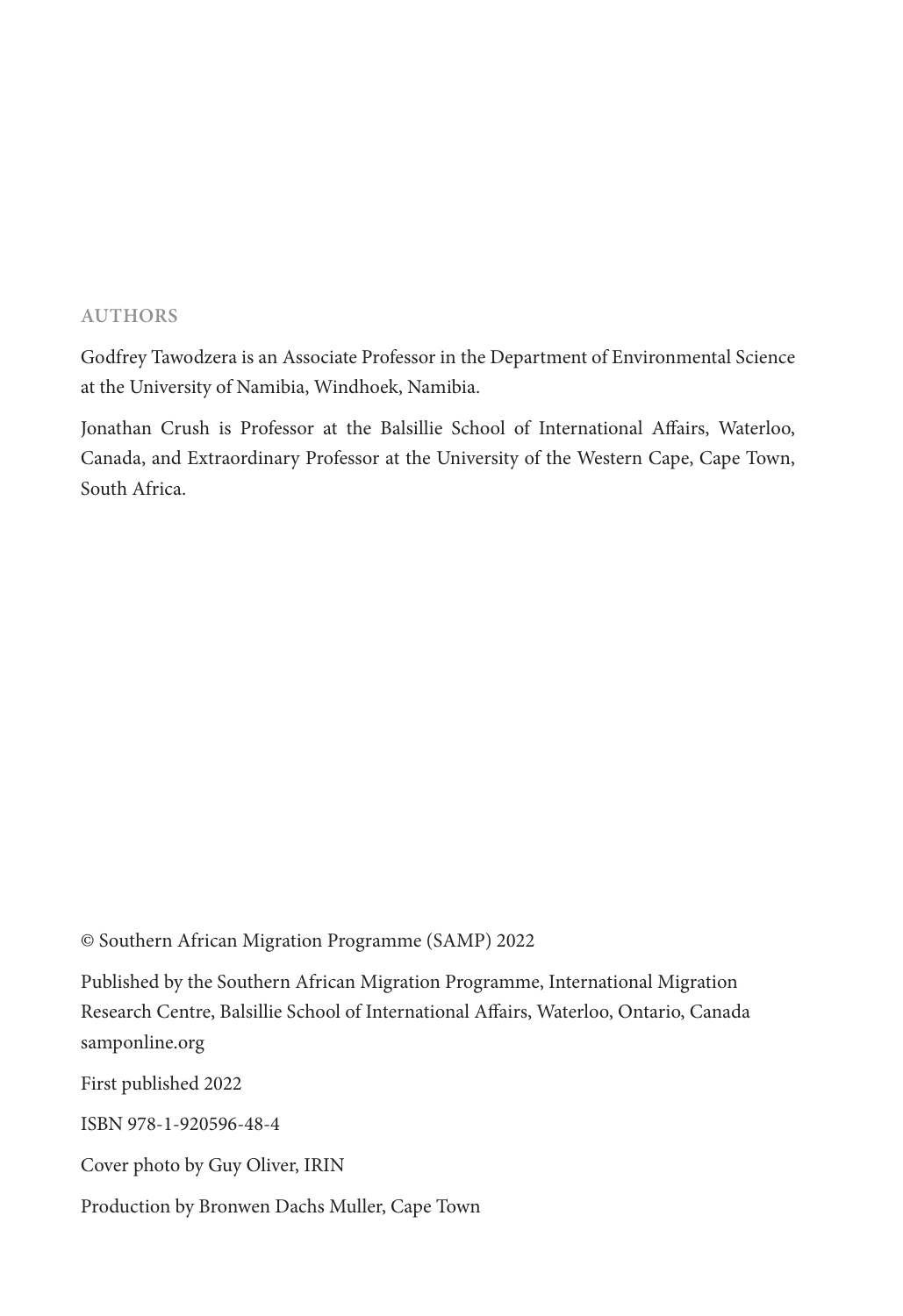| <b>CONTENTS</b>                | <b>PAGE</b>    |
|--------------------------------|----------------|
| Summary                        | $\,1$          |
| Introduction                   | $\overline{c}$ |
| Migrant Profile                | $\overline{4}$ |
| Big-City Xenophobia            | 7              |
| Moving to Limpopo              | 7              |
| Informal-Sector Xenophobia     | $11\,$         |
| Service-Delivery Xenophobia    | 12             |
| Policing Xenophobia            |                |
| Conclusion                     | 16             |
| References                     | 18             |
| <b>Migration Policy Series</b> | 22             |

# **LIST OF TABLES AND FIGURES**

| Table 1: Study Sites                                               | 5 |
|--------------------------------------------------------------------|---|
| Table 2: Countries of Origin of Migrants in Limpopo                | 6 |
| Figure 1: Timeline of Arrival in South Africa and Limpopo Province | 7 |
| Table 3: Urban Centres of Previous Residence                       | 8 |
| Table 4: Challenges Faced by Informal-Business Owners              |   |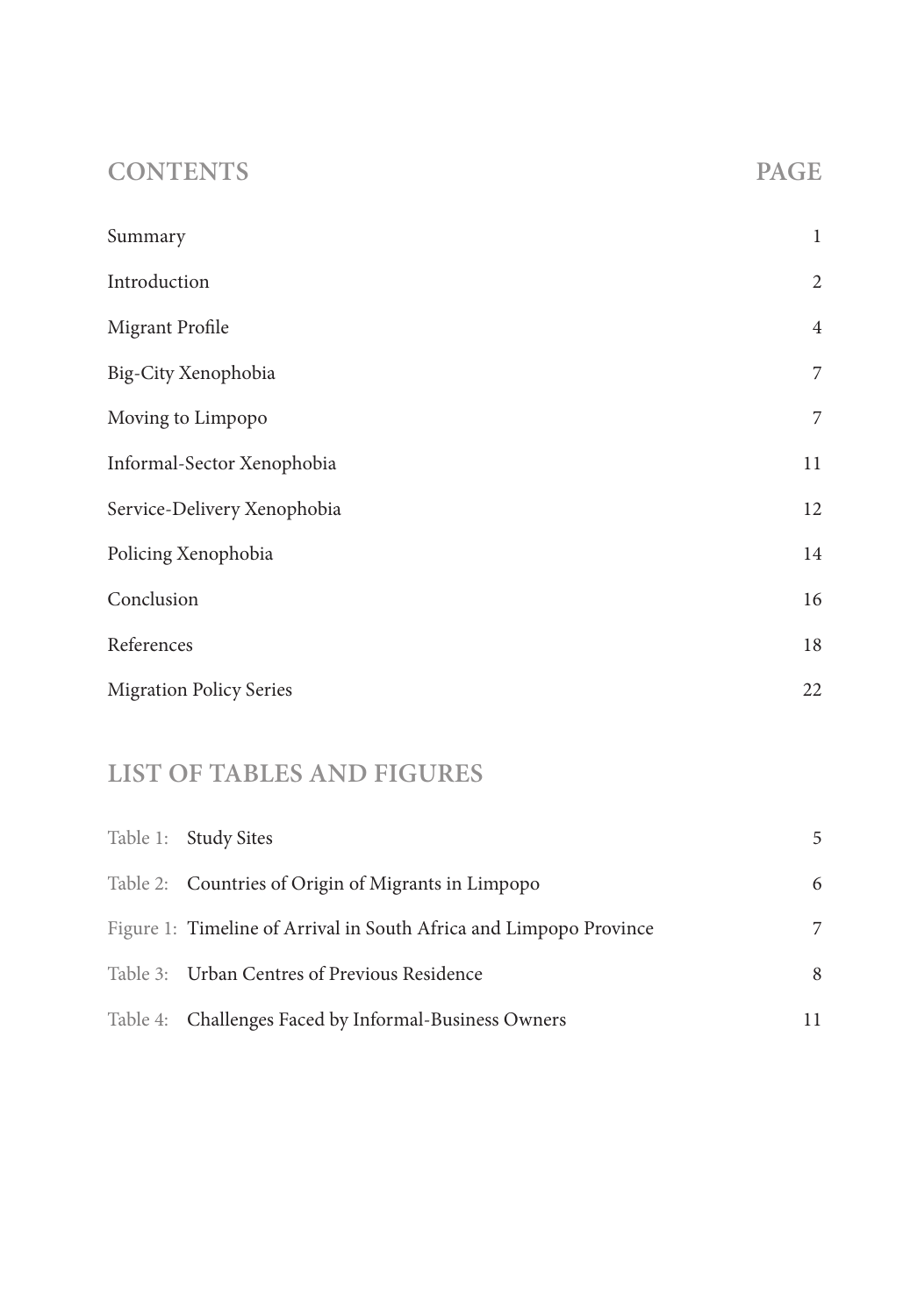#### **SUMMARY**

South Africa's major cities are regularly wracked by large-scale xenophobic violence directed at migrants and refugees from other countries. Informal-sector businesses and their migrant owners and employees are particularly vulnerable targets during these attacks. Migrant-owned businesses are also frequently targeted in smallerscale looting and destruction of property. There is now a large literature on the characteristics and causes of xenophobic violence and attitudes in South Africa, based on quantitative and qualitative research in the country's major metropolitan areas. One of the consequences of big-city xenophobia has been a search for alternative markets and safer spaces by migrants, including relocating to the country's many smaller urban centres. The question addressed in this report is whether they are welcomed in these cities and towns or subject to the same kinds of victimization as in large cities. This report is the first to systematically examine this question by focusing on a group of towns in Limpopo province and the experiences of migrants in the informal sector there. Through survey evidence and in-depth interviews and focus groups with migrant and South African vendors, the report demonstrates that xenophobia is also pervasive in these smaller centres, in ways that both echo and differ from that in the large cities.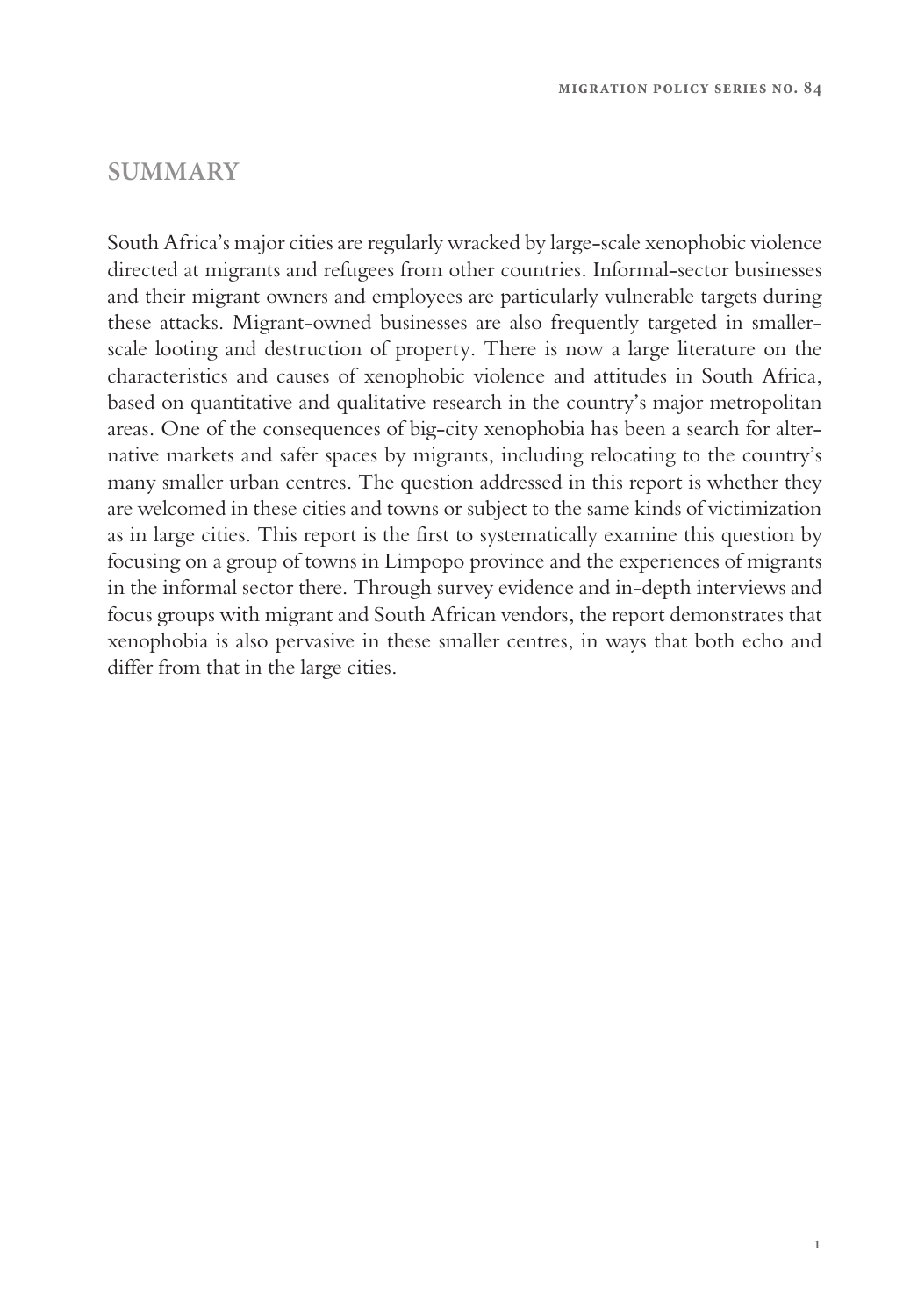#### **INTRODUCTION**

South Africa's largest cities are periodically roiled by large-scale outbreaks of xenophobic violence (Bekker, 2015; Crush, 2008; Crush et al., 2013; Hassim et al., 2008; Mlilo and Misago, 2019; Pheto, 2019). Attacks by armed mobs on homes and businesses owned by migrants (including economic migrants, refugees, asylumseekers and immigrants) have led to significant loss of life, destruction of property and internal displacement as migrants flee from their communities and take refuge in other parts of the city or the country. In addition to these outbreaks of extreme xenophobia, looting and destruction of informal businesses owned by migrants occurs on a daily basis in many of the townships and informal settlements that surround the major cities (Crush and Ramachandran, 2015a, 2015b). Migrants operate in a climate of fear and uncertainty since there is often little or no warning of impending violence (MRW, 2020; Ramachandran et al., 2017). There is now a large literature seeking to explain why South Africa's citizens are among the most hostile in the world to outsiders, particularly those from other African countries. Some see it as an apartheid legacy, a form of 'new racism', while others view it as a product of the identity politics and 'othering' associated with post-apartheid nation building (Fouchard and Segatti, 2015; Hayem, 2013; Matsinhe, 2016; Nyamnjoh, 2006; Solomon, 2019). A different set of perspectives focuses more on material conditions in the cities, on poverty and high unemployment and competition for scarce resources between enterprising migrants and marginalized South Africans (Steinberg, 2018; Tevera, 2013). Localized struggles for political control over resources in various communities are also viewed by some as key to unravelling the geographies of xenophobia and explaining why large-scale outbreaks of collective violence and smaller-scale everyday attacks and looting of migrant-owned businesses are geographically uneven in occurrence, prevalence and intensity (Misago, 2017, 2019).

South Africans blame migrants for taking jobs and bringing disease and crime (Crush, 2008; Crush et al., 2013; Dube, 2018; Gordon, 2018), while the South African state seeks to absolve itself of any responsibility for dealing with xenophobia by denying it exists. The official ANC government position is that violence against migrants is motivated by unfair competition and criminality, and that uncontrolled migration to South Africa rather than xenophobic violence is the real crisis (Crush, 2020; Hiropoulos, 2020). In addition to analyses of the immediate and structural drivers of xenophobic attitudes and violence, there is also a growing case study literature on the livelihood strategies of migrants, the impacts of xenophobic violence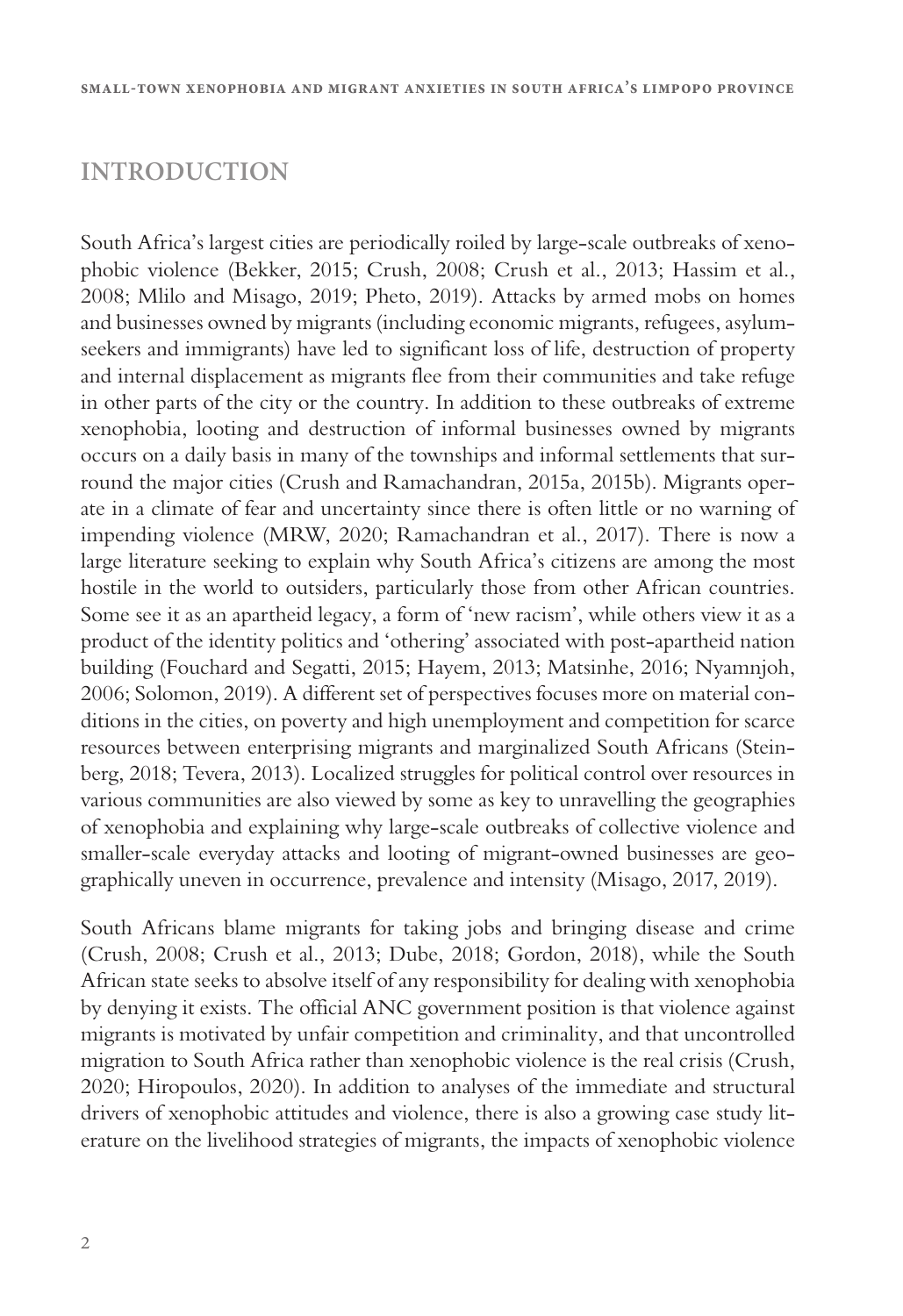on those livelihoods, and their avoidance and mitigation tactics particularly with reference to employment and self-employment in the informal sector (de Jong, 2018; Jinnah, 2010; Waiganjo, 2018). This is an important corrective for it helps explain why migrants continue to come to South Africa and demonstrates that migrants, while victimized, are not passive victims devoid of agency. Studies of migrant entrepreneurship in the informal economy have been particularly effective in demonstrating the strength and depth of migrant resilience and innovation (Crush et al., 2015; Moyo, 2017; Moyo et al., 2018).

Understanding of the nature, causes and impacts of xenophobia and xenophobic violence is largely based on evidence from qualitative and survey research conducted in the country's major metropolitan areas of Johannesburg (5.9 million people), Cape Town (4.7 million) Durban (3.7 million) and Port Elizabeth (1 million). There has been little systematic exploration of the extent to which migrants have settled in smaller South African secondary towns and cities and whether they are similarly infested with xenophobic attitudes and behaviours. The underlying question is whether the symptoms of this social plague are scale-dependent, perhaps manifesting in different ways in smaller urban centres. National attitudinal surveys of South Africans suggest that greater contact with migrants dilutes xenophobic sentiment (Crush et al., 2013; Gordon and Maharaj, 2015). In theory, xenophobic attitudes and actions might be less prevalent and intense in secondary urban centres since South Africans and migrants are more likely to interact through spatial proximity.

Some support for this argument comes from the literature on medical xenophobia; a term we coined to describe how migrants seeking medical care at public hospitals and clinics in major cities are systematically excluded or denied treatment by hospital staff purely because they are not South African (Crush and Tawodzera, 2014; Alfaro-Velcamp, 2017; White et al., 2020a, 2020b; Zihindula et al., 2017). One recent study has suggested that in smaller urban centres, the same prejudices and exclusions do not necessarily apply. As the study notes, "in spite of several institutional and policy-related challenges, frontline health care providers in Musina provided public health care services and HIV treatment to black African migrants" (Vanyoro, 2019). Musina is a small secondary centre of 40,000 people and this conclusion implies that medical xenophobia may be less intense or non-existent in such smaller centres. On the other hand, a national audit of collective violence against migrant-owned informal businesses between 2009 and 2014 found evidence of attacks in numerous South African secondary towns and cities (Crush and Ramachandran, 2015b: 20).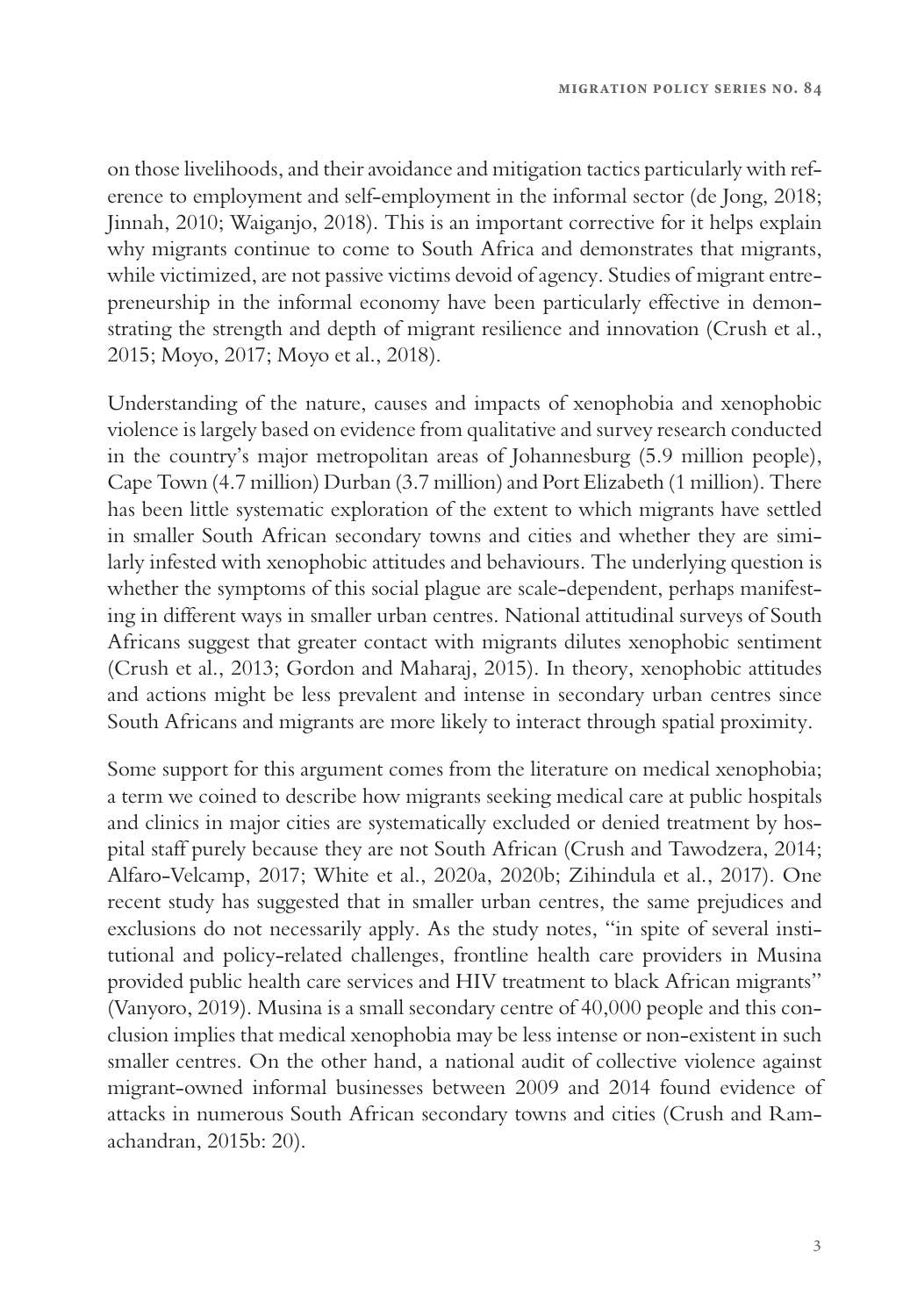Over the last two decades, there has been major expansion of the informal sector in South African towns and cities (Rogan and Skinner, 2018). Although the precise numbers are unknown, the sector has provided important niche opportunities for migrants and refugees to establish and grow informal enterprises, particularly in poorly-served, low-income communities and inner-city areas. Because South Africa lacks the large formal and informal food markets characteristic of most of the rest of Africa, the protections offered by clustering in safe spaces are generally denied. Isolated and vulnerable, migrant-owned businesses have emerged as major targets of xenophobic violence in large cities, which destroys livelihoods and increases food insecurity for migrants and their customers (Crush et al., 2015). Less is known about migrant participation in the informal sector of smaller urban centres and very little at all about whether migrant informal-business owners experience the same hostility in smaller towns as they do in the country's large cities.

This report focuses on six towns in the province of Limpopo, some 300km north of Johannesburg. The report draws on data from a 2017 SAMP survey of migrant and refugee-owned businesses in Limpopo's informal sector and a control group of informal businesses owned by South African internal migrants. By comparing the sample and the control group, it is possible to establish whether the challenges faced by informal businesses in secondary urban centres are unique to migrants or common to all informal-sector operators, regardless of national origin. The data from the surveys is supplemented by individual in-depth interviews and focus group discussions to add insights into the experience of running an informal business in South Africa's secondary urban centres.

#### **MIGRANT PROFILE**

The research for this report was conducted in six Limpopo towns with a combined population of nearly 280,000 (Table 1). These ranged in size from the provincial capital, Polokwane, with a population of 130,000, to Burgersfort with less than 7,000 residents.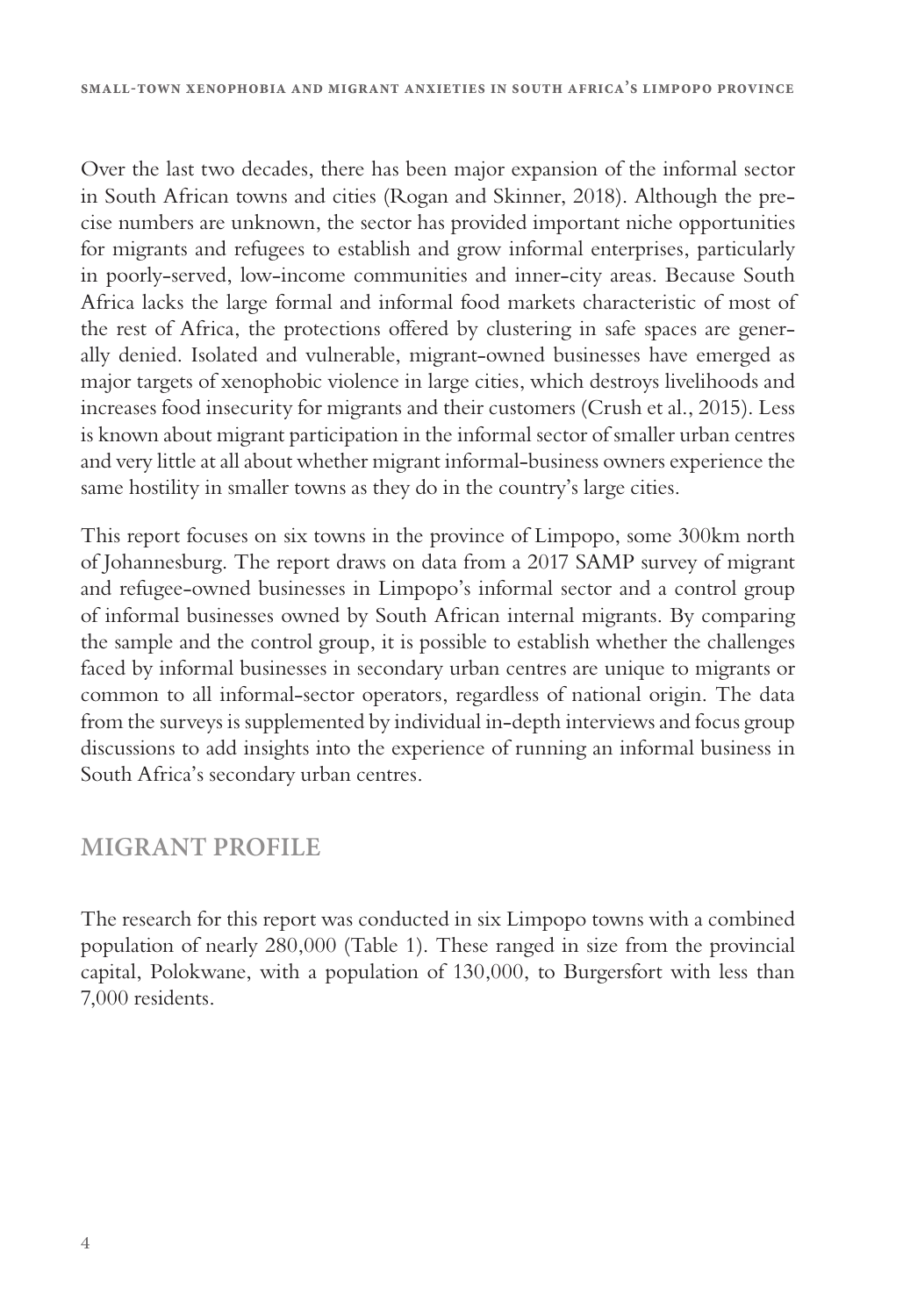|                  | 2011 Census<br>Population* | <b>Migrant</b><br>sample | $\frac{0}{0}$ | South African<br>sample | $\frac{0}{0}$ |
|------------------|----------------------------|--------------------------|---------------|-------------------------|---------------|
| Polokwane        | 130,028                    | 159                      | 31.6          | 166                     | 29.3          |
| Thohoyandou      | 69,453                     | 59                       | 11.7          | 57                      | 10.1          |
| Musina           | 42,678                     | 121                      | 24.1          | 74                      | 13.1          |
| Louis Trichardt  | 25,360                     | 36                       | 7.1           | 51                      | 9.0           |
| Tzaneen          | 14,571                     | 33                       | 6.5           | 177                     | 31.3          |
| Burgersfort      | 6,369                      | 96                       | 19.0          | 41                      | 7.2           |
|                  | 288,459                    | 504                      | 100.0         | 566                     | 100.0         |
| *2011 Population |                            |                          |               |                         |               |

#### TABLE 1: Study Sites

The survey of migrant vendors was administered to randomly-selected migrants in all six centres. Although the survey originally set out to interview registered refugees, it became apparent that a much broader cross-section of migrants were operating informal businesses in the towns. In total, 504 migrants were surveyed from seven SADC countries, 12 other African countries and four Asian countries. A total of 566 South Africans were also surveyed. Because the numbers interviewed in some towns were relatively small, we aggregated the surveys from all six to produce two comparable data sets, one for migrants and one for South Africans. In-depth interviews about their experiences were conducted with 26 migrant informal vendors from countries including Ethiopia, Eritrea, Malawi, Somalia and Zimbabwe. In-depth interviews were also conducted with a smaller number of South Africans about their interactions with migrants. The interviews were supplemented with four focus group discussions with 6-10 migrants from one or two countries in each.

As Table 2 shows, the migrant sample working in the informal sector proved to be extremely heterogeneous. The largest number were from Ethiopia, followed by Zimbabwe, the DRC and Somalia. Interspersed with African migrants were those from Asian countries including Bangladesh, India, Pakistan and China. A central aspect of xenophobia in South Africa is that it homogenizes all migrants irrespective of their national origins as 'outsiders', 'foreigners' and 'aliens'. However, a population as diverse as this in a small urban centre would exhibit obvious and even dramatic cultural and language heterogeneity, which would theoretically not be as amenable to homogenizing narratives.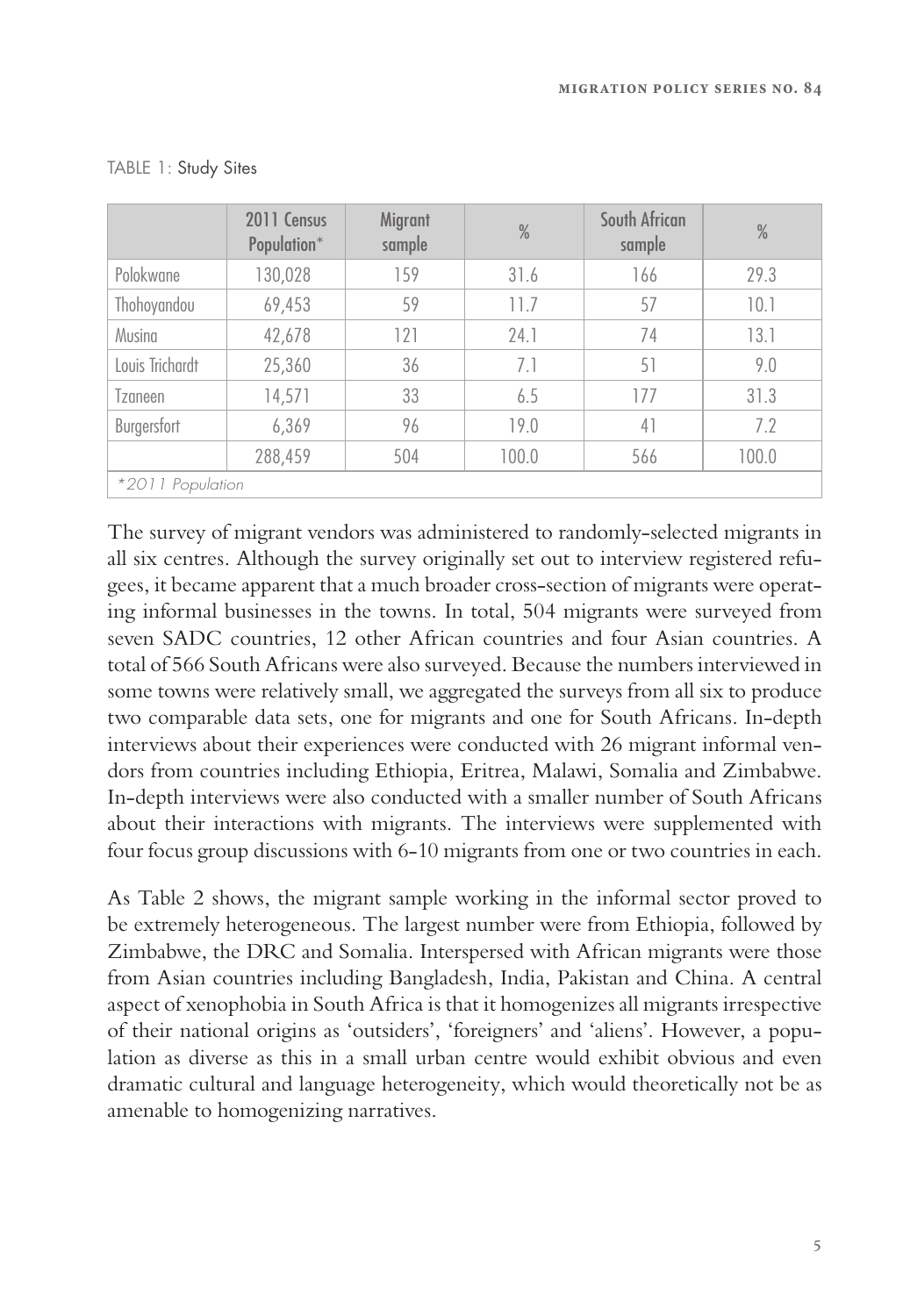|                       | No.                                              | $\%$            |  |  |
|-----------------------|--------------------------------------------------|-----------------|--|--|
| <b>SADC</b> countries |                                                  |                 |  |  |
| Zimbabwe              | 56                                               | 11.1            |  |  |
| <b>DRC</b>            | 55                                               |                 |  |  |
| Angola                | $\sqrt{3}$                                       | 0.6             |  |  |
| Mozambique            | 3                                                | 0.6             |  |  |
| Lesotho               | $\begin{array}{c} \mathbf{1} \end{array}$<br>0.2 |                 |  |  |
| Tanzania              | $\overline{\phantom{a}}$                         | 0.2             |  |  |
| Zambia                | $\overline{1}$<br>0.2                            |                 |  |  |
| Sub-total             | 120                                              | 23.8            |  |  |
| <b>Other Africa</b>   |                                                  |                 |  |  |
| Ethiopia              | 141                                              | 28.0            |  |  |
| Somalia               | 37                                               | 7.4             |  |  |
| Ghana                 | 34                                               | 6.8             |  |  |
| Nigeria               | 29                                               | 5.8             |  |  |
| Eritrea               | 23                                               | 4.6             |  |  |
| Sudan                 | 5                                                | $\mathcal{V}$ . |  |  |
| Cameroon              | $\overline{4}$                                   | 0.8             |  |  |
| Burundi               | 3                                                | 0.6             |  |  |
| Congo Brazzaville     | 3                                                | 0.6             |  |  |
| Kenya                 | $\begin{array}{c} \end{array}$                   | 0.2             |  |  |
| Rwanda                | $\begin{array}{c} \mathbf{1} \end{array}$        | 0.2             |  |  |
| Uganda                | $\overline{1}$                                   | 0.2             |  |  |
| Sub-total             | 282                                              | 56.2            |  |  |
| Asia                  |                                                  |                 |  |  |
| Bangladesh            | 49                                               | 9.7             |  |  |
| Pakistan              | 5.4<br>27                                        |                 |  |  |
| India                 | $\overline{4}$                                   | $0.8\,$         |  |  |
| China                 | 3                                                | 0.6             |  |  |
| Sub-total             | 83                                               | 16.5            |  |  |
| Other                 | 18                                               | 3.5             |  |  |
| Total                 | 503                                              | 100.0           |  |  |

#### TABLE 2: Countries of Origin of Migrants in Limpopo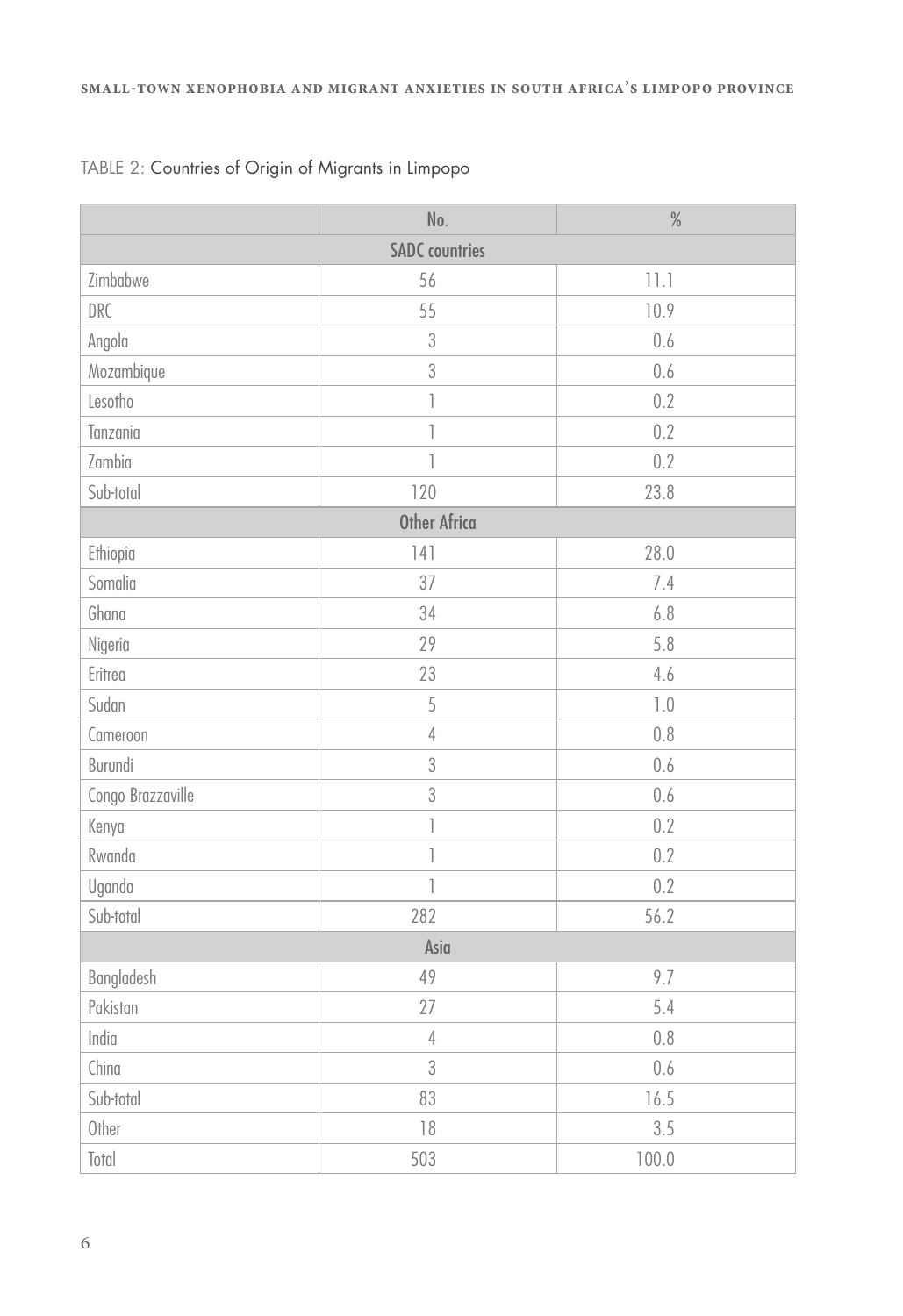#### **BIG-CITY XENOPHOBIA**

Most of the migrants in Limpopo had arrived in South Africa relatively recently with only 6% having been in the country since the 1990s (Figure 1). Another 16% arrived between 2000 and 2004 but the rest (over three-quarters) had migrated after 2005. This is generally consistent with overall trends in increasing international migration to South Africa accompanying globalization (Crush, 2014).



FIGURE 1: Timeline of Arrival in South Africa and Limpopo Province

#### **MOVING TO LIMPOPO**

Figure 1 shows that many migrants did not come directly to these six Limpopo towns but relocated there from other urban centres. While 22% came to South Africa before 2005, only 7% had arrived in one of the secondary urban centres in Limpopo prior to that date. Or again, while 63% arrived in South Africa before 2010, only 42% had been living in a Limpopo town since before 2010. In fact, twothirds of the sample had lived in at least one other urban centre prior to moving to their current location.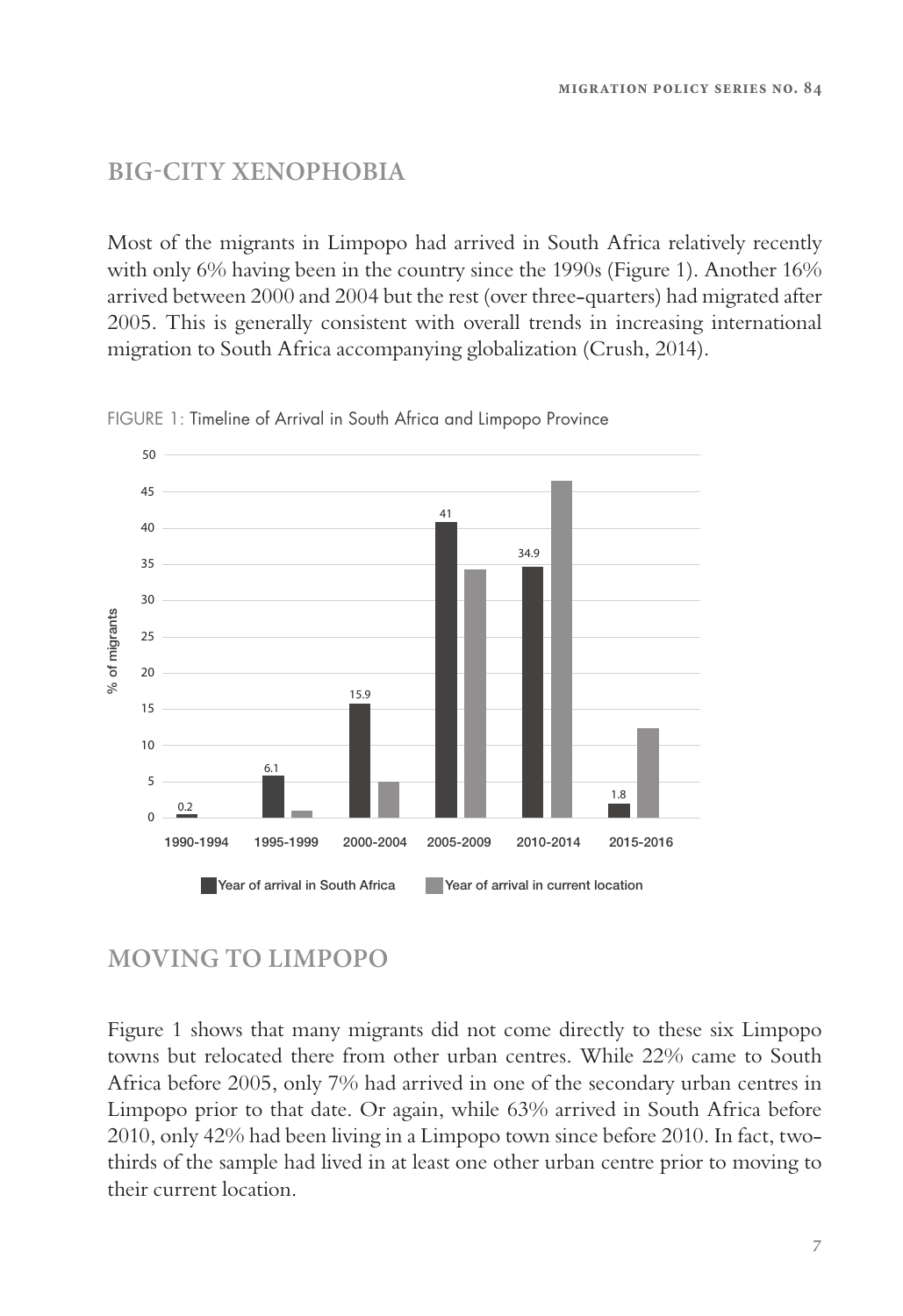Table 3 summarizes the urban centres in which migrants previously resided before moving to Limpopo. Johannesburg was easily the most important initial destination with nearly one-third of the migrants having lived there. Some migrants had also lived in other major South African cities including Pretoria (13%), Durban (5%) and the more distant Cape Town (5%). In general, these complex patterns suggest a pattern of diffusion out from an initial larger centre down the urban hierarchy to secondary centres to set up or run an informal enterprise. However, movement from one secondary centre to another is also evident. As many as 16% had moved from another urban centre within Limpopo to their current location and 20% had lived in secondary centres in other South African provinces.

|                                  | No. | % of total |  |  |
|----------------------------------|-----|------------|--|--|
| Large cities                     |     |            |  |  |
| Johannesburg                     | 148 | 29.4       |  |  |
| Pretoria                         | 65  | 12.9       |  |  |
| Durban                           | 25  | 4.8        |  |  |
| Cape Town                        | 23  | 4.6        |  |  |
| Port Elizabeth                   | 12  | 2.4        |  |  |
| Bloemfontein                     | 3   | 0.6        |  |  |
| Secondary towns/cities           |     |            |  |  |
| Other Limpopo                    | 78  | 15.5       |  |  |
| Other                            | 101 | 20.1       |  |  |
| Note: Multiple-response question |     |            |  |  |

TABLE 3: Urban Centres of Previous Residence

Why do migrants leave the large cities for smaller towns such as those in Limpopo? Since all respondents run small informal businesses, it is possible that this was purely a business decision motivated by opportunities and markets and/or a response to the intense competition that exists in the informal sector in South Africa's major cities. However, in the in-depth interviews and focus groups, it was striking how many people cited big-city xenophobic violence as a reason for moving from larger to smaller urban centres; often after they had been traumatized by being attacked or witnessing attacks on others. Some respondents had been caught up in the nationwide xenophobic violence of 2008 and 2015. Others had been victims of everyday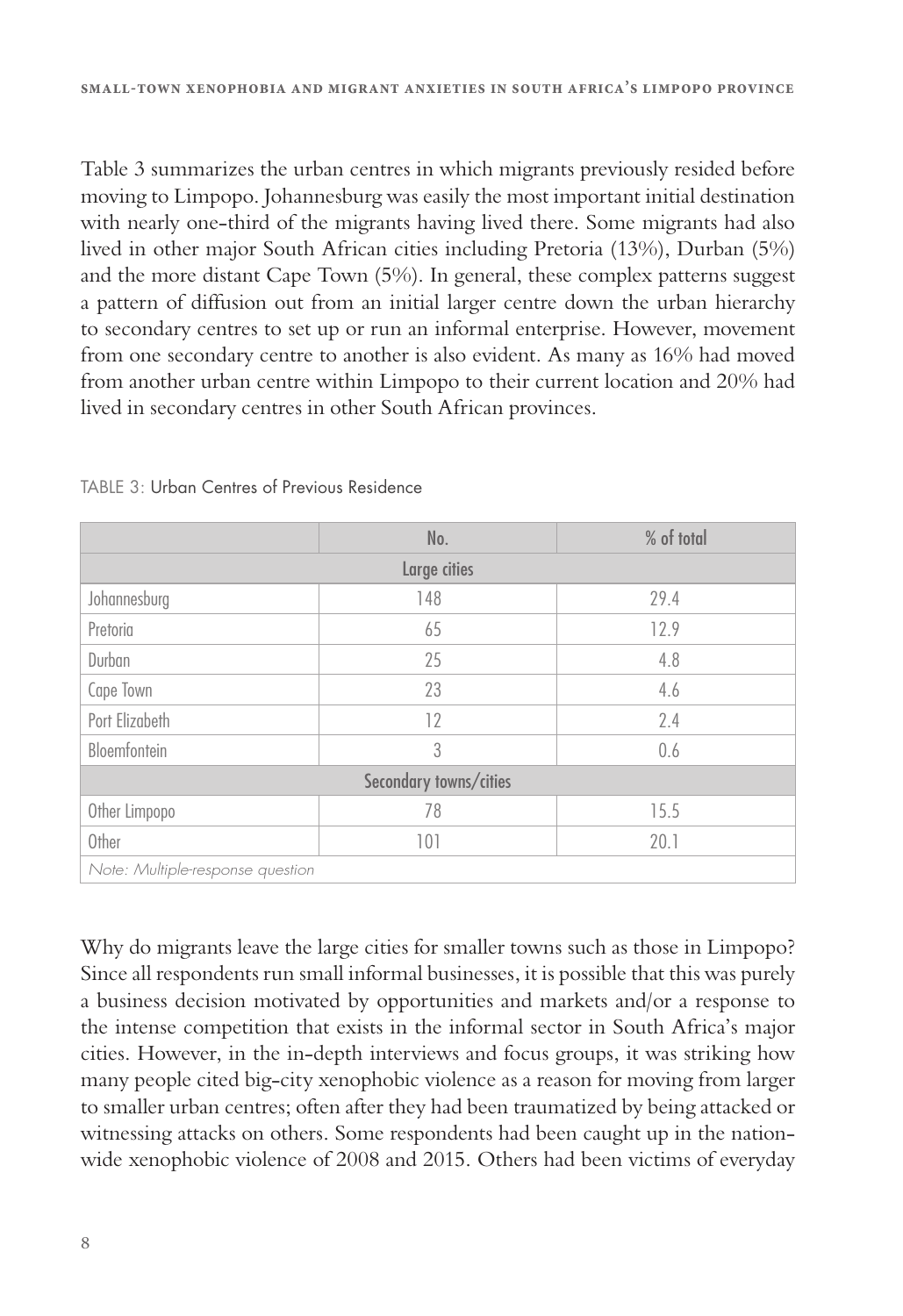xenophobic attacks on their informal businesses in different cities. For example:

If you are a foreigner you are always affected by xenophobia. There is no way that *you can live here and not be a*f*ected. Xenophobia starts from your customer. Some customers are very rude and if you respond, they will talk to you in their*  language and scold you and then tell you to go back to your country. They have *bad words for foreigners. Many times, my business was robbed when I was in Johannesburg. It was because I was a foreigner because they rarely stole from the locals. Sometimes criminals would come to you and ask you to give them money and they would just ask you the foreigner. Why not the local people?* T*at is xenophobia.*

*In 2007 I was in Port Elizabeth and seven thugs robbed me and I went to the police and told them the name of the tsotsis. The police just said, 'My brother, I don't want to die for your safety.' I had a spaza shop and the criminals started breaking the shop and we reported to the police but the police said they don't have enough vehicles at the moment so they said we must wait. We waited for them for three hours, and eventually a*f*er they arrived they started smoking my cigarettes and sipping my drinks. A*f*er they opened a case, they demanded money because they said they were doing me a favour.*

*I think there are very few people who have not been a*f*ected by xenophobia in this country. If you are a foreigner, it always a*f*ects you. When I was in Pretoria,*  I saw four spaza shops being burnt. They had goods worth over R4-million and *nothing was recovered.* T*ese people who are at the forefront of xenophobia* f*rst break in and loot the shop then they burn what is le*f *so that you will not recover anything.*

*In Soweto I had seen two people being killed in broad daylight and they were all foreigners and their shops were robbed. So I wanted to go somewhere else. Orange Farm (south of Johannesburg) was a good area for business but it was not safe. As a foreigner you are always conscious of your security and you can feel that this place is not good. It is far from the Johannesburg CBD and there are few police there. I was robbed seven times in the period that I stayed in Orange*  Farm. There were many spaza shops around me, but they kept stealing from *me. Is that not xenophobia? Why not steal from the locals? Most of the time the*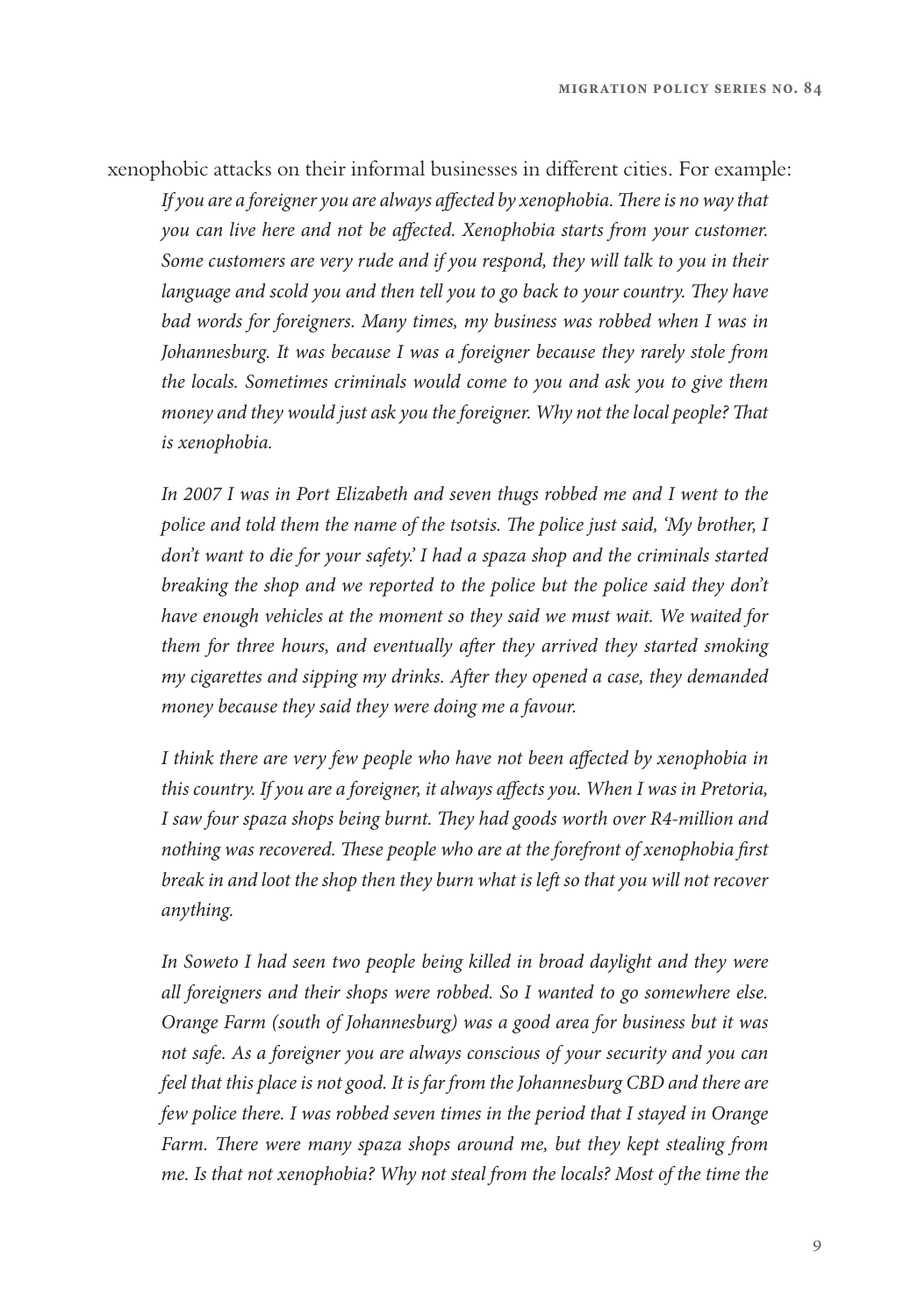robbers would come at night and you are still operating. They pounce on you *with sticks, spanners or iron bars and they hit you hard. So I was almost killed twice and I thought this is enough. Let me leave this place. Then I left and came here.*

There were also accounts of xenophobic violence within Limpopo forcing a move from one town to another. One Eritrean migrant, for example, was hounded out of Burgersfort and moved to Musina:

*I was running a spaza shop in a place called Quete. They robbed me at night and stole my goods and burnt the things that they could not carry. There were goods worth over R60,000 in the shop.* T*ey stole almost three-quarters of the goods and burnt the goods that were le*f*. So I lost more than R60 000.* T*ey almost killed me and I ran away. I came here with nothing. I am not going back there again. I came here because I was running for my life. I was not thinking of doing business, but of surviving. I was almost killed that night. Where I came here, friends took me in. For some time I was not doing anything because I did not have enough money. I had about R12,000 with me when I le*f *Burgersfort. I used that money and some that I borrowed from friends to start a business here.*

Some have suggested that attacks on migrant-owned businesses in major cities are instigated or orchestrated by South African competitors, including various shadowy informal business associations. This phenomenon – dubbed "violent entrepreneurship" – involves the use of intimidatory violence as a business strategy to drive non-South African competitors out of an area (Charman and Piper, 2012; Piper and Charman, 2016). Although this phenomenon cannot be completely discounted in Limpopo, the migrants who were interviewed and in focus groups did not report any examples of violent entrepreneurship that had been instigated by South African competitors. South African respondents in a focus group in Musina even said that the presence of migrants was a boon to their business:

There are a lot of foreigners in this town. Our business is booming because of *the foreigners.* T*ey come here to buy our pap and that makes us money. So we have a business relationship.* T*ey buy our pap and wors and braai and we get money from them. There is no problem between us. This is one of the towns that is peaceful. People can talk a lot about xenophobia, but here it does not happen much.*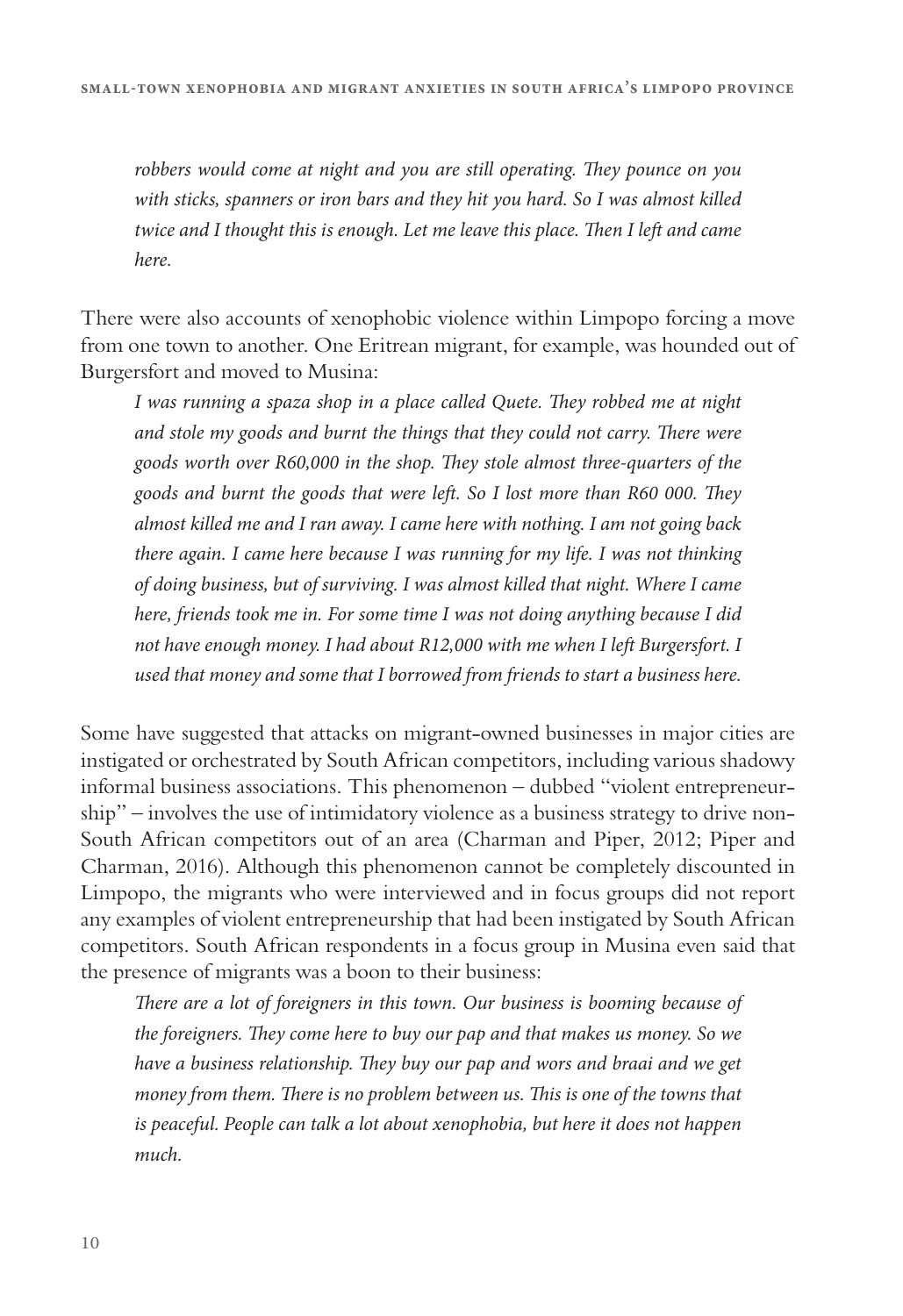# **INFORMAL-SECTOR XENOPHOBIA**

Nearly half of all migrants surveyed said they had experienced prejudice from South Africans because of their nationality and one-third had been subject to xenophobic verbal insults while operating their businesses. Neither were significant challenges for South Africans (Table 4). Piper and Charman (2016) suggest that it is incorrect to ascribe violence against foreign-owned informal businesses in the large cities as a function of xenophobia. Rather, all informal-sector operators are equally vulnerable. In Limpopo, as many as 30% of migrants and 22% of South Africans reported that they had experienced conflict with the other group (Table 4). But both groups also reported roughly similar levels of conflict with business owners of their own background (26% of migrants with other migrants and 22% of South Africans with other South Africans). One implication is that inter- and within-group conflict may simply be a function of intense competition. Over 70% of respondents in both groups, for example, reported that competition with other businesses was their most significant business challenge.

|                      |                                              | <b>Migrants</b><br>$%$ Yes | <b>South Africans</b><br>$%$ Yes |
|----------------------|----------------------------------------------|----------------------------|----------------------------------|
| Xenophobic attitudes | Prejudice against my nationality             | 47.6                       | 1.1                              |
|                      | Verbal insults against my business           | 35.3                       | 6.9                              |
| Levels of conflict   | Conflict with foreign-owned businesses       | 75.6                       | 22.1                             |
|                      | Conflict with South African-owned businesses | 30.2                       | 21.4                             |
| Prevalence of theft  | Theft of goods/stock                         | 38.3                       | 30.4                             |
|                      | Theft of money/income                        | 31.3                       | 11.8                             |
| Xenophobic violence  | Physical attacks/assaults by South Africans  | 19.0                       | 1.6                              |
| Police misconduct    | Harassment/demands for bribes by police      | 26.2                       | 3.9                              |
|                      | Confiscation of goods by police              | 18.8                       | 4.9                              |
|                      | Arrest/detention                             | 9.1                        | 1.2                              |
|                      | Physical attacks/assaults by police          | 8.7                        | 1.1                              |

TABLE 4: Challenges Faced by Informal-Business Owners

Migrants and South African micro-businesses in Limpopo also appear to be equally vulnerable to crime. As many as 38% of migrant businesses reported being victims of theft of goods and stock, but so had 31% of South Africans. However, it would be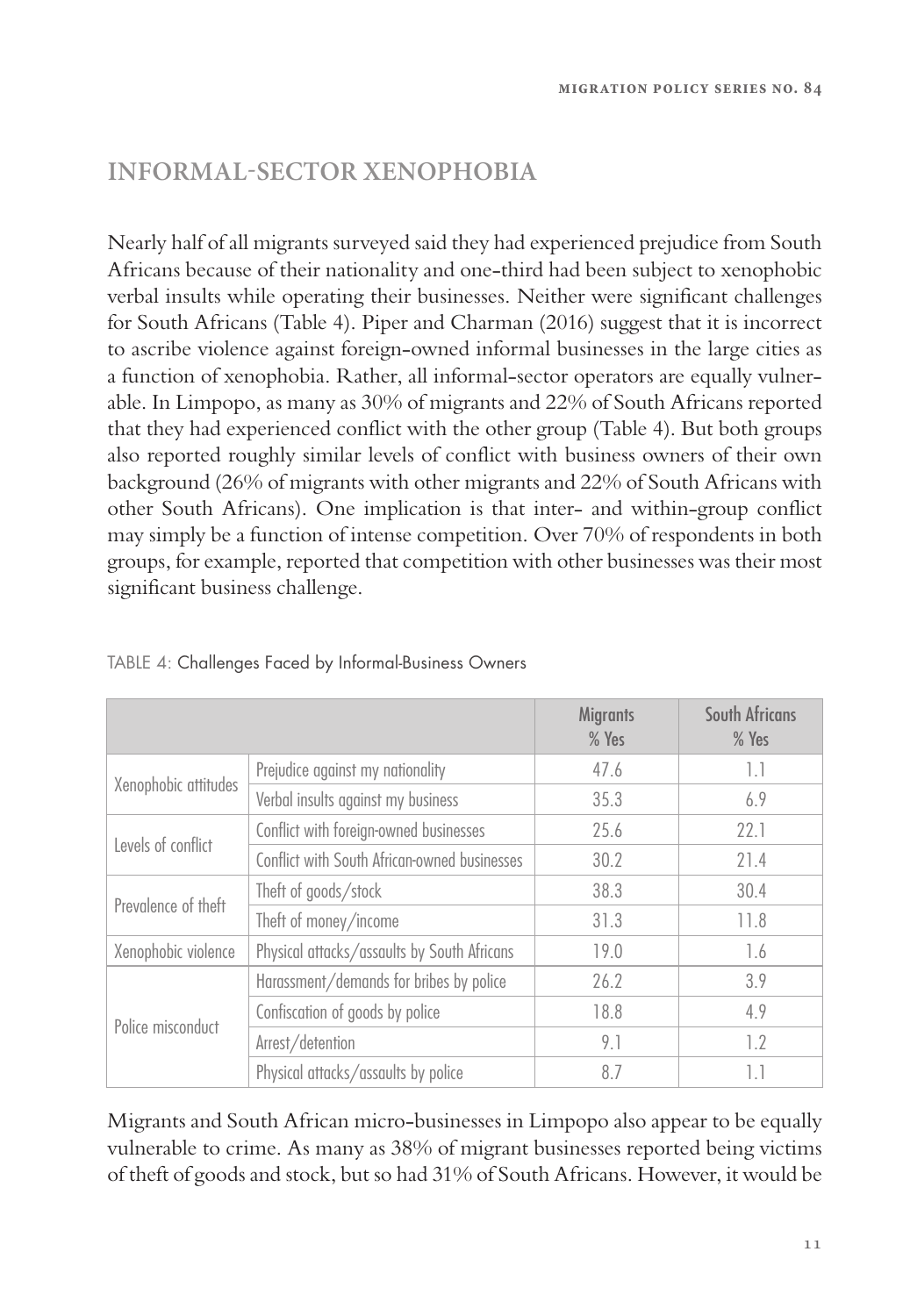premature to conclude that all forms of victimization of migrants are unmotivated by xenophobia. Migrant business owners reported much higher levels of prejudice and verbal insults against their operations than South Africans and nearly 20% of migrants surveyed in the six towns had experienced violent attacks on their businesses. Only 2% of the South African business owners had been victims of violence.

In contrast to theft of stock, migrants were twice as likely as South Africans to have been robbed of business income (26% versus 13%).

The most pressing problem is that we cannot open bank accounts. The law says *that we can open an account and we can work and study. But banks do not want to help us. It is as if they have their own laws that they use which are not the laws of the country.* T*ey do not even bother to give reasons for their refusal, they just*  refuse. They just tell you that you need a green ID book, but where do we get the *green ID book? We are not South Africans.* 

Without a bank account, where does one keep his money? If you keep a lot of *money with you in the shop or at home you are inviting criminals who will later come and rob you or even kill you.* T*at is the problem that the government is creating for us.* T*ey should give us proper documents that will allow us to open accounts. Or at least compel the banks to allow us to open bank accounts with the current documents that we have.* 

While robbery may be more a reflection of opportunism than xenophobia, it is thus enabled by institutionalized xenophobia in the South African banking sector. Unlike South Africans, most migrants are unable to open personal or business bank accounts. Not only does this mean that they cannot access credit from the formal banking system to expand their operations, but it also means they have to keep their cash on the business premises or at home, making them a soft target.

#### **SERVICE-DELIVERY XENOPHOBIA**

Service-delivery protests by South Africans against their own government have been a recurrent feature of post-apartheid South Africa as citizens in low-income settlements express their dissatisfaction with the slow pace of delivery of basic services such as housing, transportation, electricity and water. Much of the violence has occurred in large cities, but secondary urban centres, including those in Limpopo,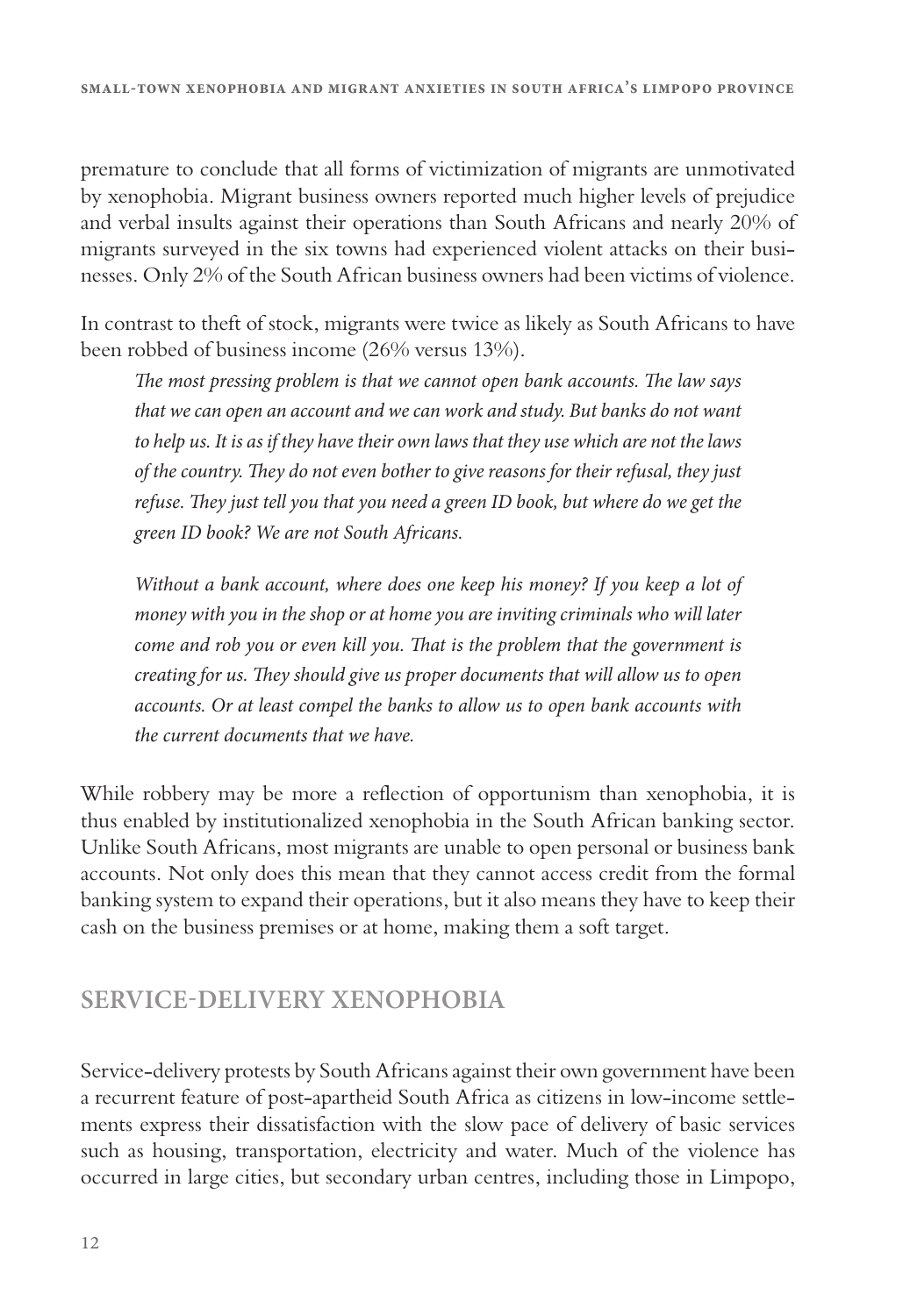have also experienced violent protests (Beyers, 2015; Mamhokere, 2021; Mamhokere et al., 2021). In April 2019, for example, service-delivery protests began in Alexandra and spread to other Johannesburg neighbourhoods, major cities such as Tshwane and Cape Town, and smaller urban centres in Gauteng and Western Cape provinces. Anti-government service-delivery protests often descend into chaos as the police respond with considerable force. On numerous occasions, the protests have also been followed by looting and destruction of informal businesses owned by migrants (Chikulo, 2016; von Holdt and Alexander, 2012). Several migrant business owners interviewed for this study reported that physical attacks and looting of their business properties were often preceded by service delivery protests. One noted that the 'first victims' are those whose shops remain open during the protests and that the looting is therefore opportunistic and not necessarily related to the protests:

*When there is a protest the* f*rst victims are usually those whose shops will be open as the crowd can just get in and loot everything. However, sometimes you can also be a victim even when the shop is closed because when they cannot steal, they burn the shop just to spite you. It is bad, but that is what happens. One time a friend of mine watched his shop being burnt. There was nothing that he could do.*

However, sometimes even closed shops are looted 'just to spite you'; you, in this case, being the migrant shop-owner. Another key informant expressed puzzlement over why people protesting over service delivery would turn on informal businesses:

*In most cases, locals are protesting for water and electricity service delivery. When they do that, some people take the chance in the confusion to steal. We are not the government. We do not provide water and we do not provide electricity. So why are we the target? It is because we are easy and they know that when our shops are looted, the police do not do anything. So we are just victims and the government fails to protect us from this irrational behaviour. Local shops open even during protests and they are very safe. You cannot understand why we are always the target.* 

This phenomenon, attacking and looting migrant-owned businesses and leaving intact those of South Africans in the same vicinity, is certainly not confined to Limpopo and is a common thread in protests nationwide. The behaviour may seem irrational or mere opportunism, but it is clear from the accounts that migrant and not locally owned businesses are targeted and therefore the behaviour has an under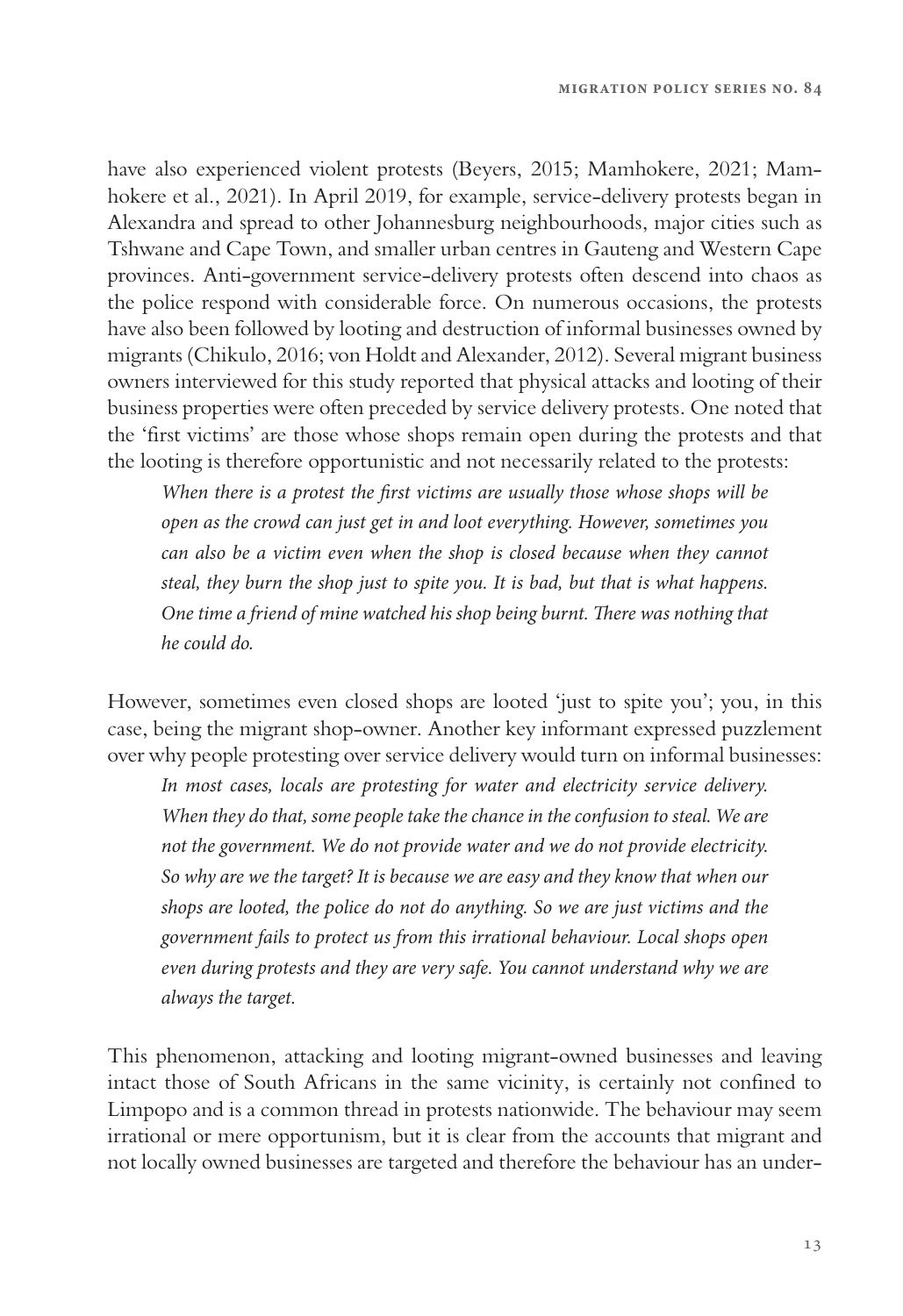lying xenophobic logic. Indeed, a persistent strain of xenophobic sentiment is that migrants use up resources and services and therefore disadvantage South Africans.

The abject failure of the police in large cities to respond to xenophobic violence and protect those under attack is well-documented (Steinberg, 2012). This raises the question of whether policing of xenophobic violence and crime in secondary cities is any more sympathetic and effective in smaller secondary centres.

### **POLICING XENOPHOBIA**

Large-city studies have consistently pointed to the existence of xenophobia in the ranks of SAPS and municipal police services (Masuku, 2006; Steinberg, 2012). The primary complaint of migrant respondents in Limpopo is their treatment at the hands of local police who they maintain are corrupt, abusive and xenophobic. In 2013, the police in Limpopo launched a province-wide campaign to shutter migrant-owned businesses, dubbed Operation Hardstick. They closed over 600 businesses, detained owners, confiscated stock, imposed fines and verbally abused the migrants. Migrant associations took the government to court and, in a landmark judgment in 2014, won their case in the Supreme Court. The judgment against the provincial and national governments noted that the police actions "tell a story of the most naked form of xenophobic discrimination and the utter desperation experienced by the victims of that discrimination" (Supreme Court, 2014). While the judgment allowed the businesses to re-open, it did not put an end to criminality by local police:

*We feel that we are not protected here in South Africa. It is as if a foreigner is not a person in this country. We are attacked and injured or killed but nothing happens to the perpetrators. We report our cases to the police but they do nothing. Sometimes they come and talk to us and give us case numbers, but that is as far as it goes. We rarely hear of arrest, or if there is an arrest, the criminals are released on bail and that is usually the end of it. There are times when we know the criminals and we tell the police, but nothing really happens to the criminals. We see them walking the streets and we are afraid of them.*

*All they want is to suppress us. It is as if their duty is to suppress us every day.*  That is what they do. The police are always looking for trouble. They are not here *to help. Whenever they stop you, they are looking to* f*nd out what fault is there*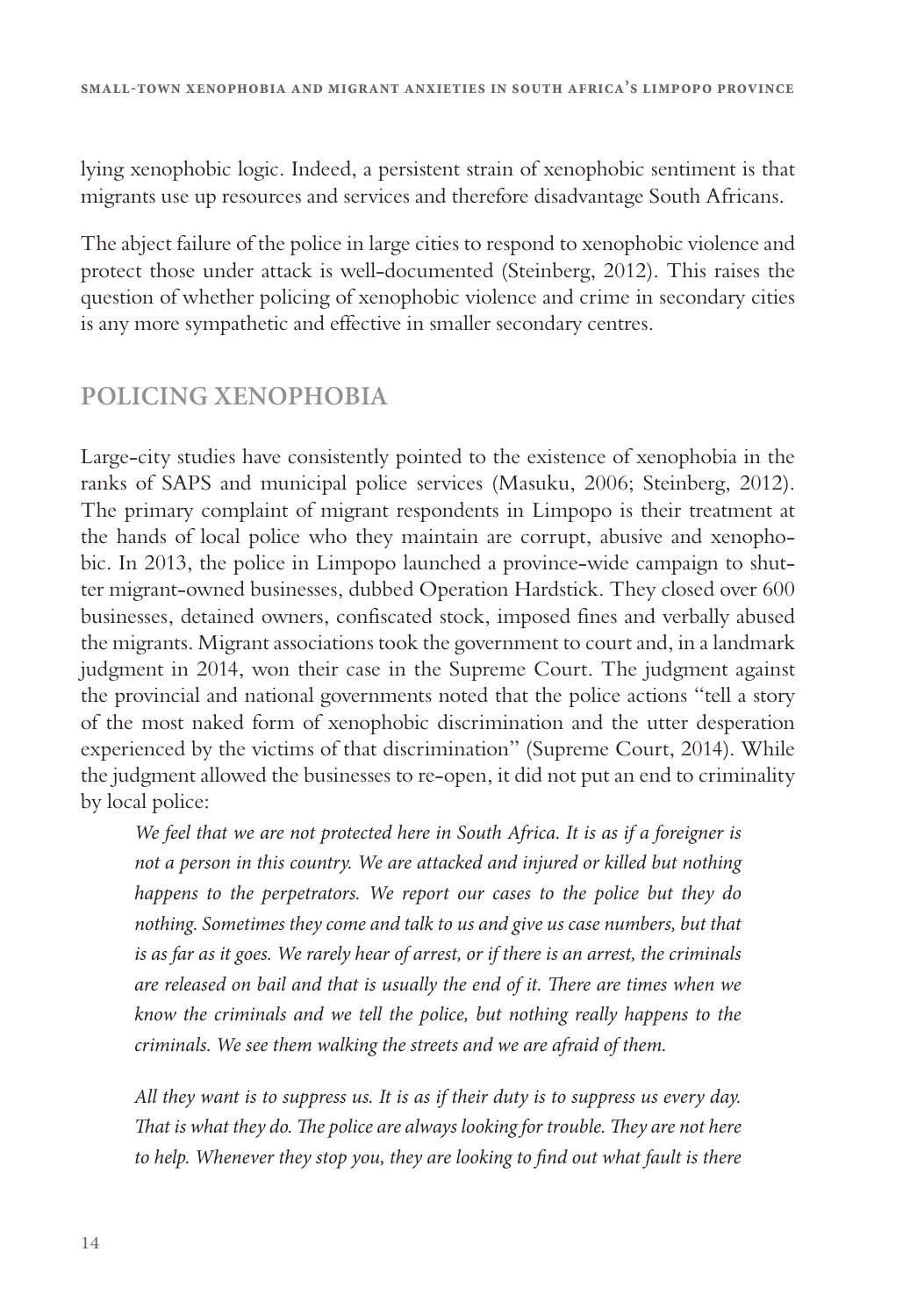*(with your shop). It is very di*f*cult for them not to* f*nd something that is not right with you or your car or your stock.*

As well as a failure to protect, the police in these small secondary cities prey on migrants, questioning documentation and demanding money:

*We do not have a good relationship with the police at all. They just want to take money from us. We know some of them by name and they come to the streets and take legally printed permits and they repossess them, pretending to go and check for authenticity, but they never return the documents unless you pay them. I know a person whose papers were taken and he had to pay to get them just this last week. It happens every day. If you walk in town today, you will see them. Today they are targeting Zimbabweans, Mozambicans and Malawians. We just ask that they should respect our legally issued papers. In some instances they ask you to pay R1,000, R1,500 or even R2,000. They do not ask you to pay directly, but they frustrate you until you pay.*

*Reporting cases actually creates problems for you. When you report that robbers have stolen R30,000 from you, it tells the police that you are making money and they will be your biggest problem. One of our biggest challenges is on bank accounts. Something must be done on bank accounts so that we do not become targets of criminals. When police stop you at a roadblock, they check the hole even under your seats and they will be looking for money. Sometimes they even have knives and they can rip your car seats wanting to* f*nd money.* T*e way they search us is humiliating. If they* f*nd you with money they will take some of it and you will have nothing to do. If you have R1,000, they can take R500 and leave you to go. If you have R10,000, they can take even R5,000. You cannot refuse because they can shoot you. As a foreigner you should always have money in your pocket, that is your ID.* 

*One of our challenges is the traffic police. They are a problem here. They come on most days demanding money, bribe money. When you give them, they also send their colleagues to demand more money and so it does not end. We do not even understand why the tra*f*c police should come and harass us. We are not tra*f*c and it is not their job to police us.* T*ey should be on the roads looking for tra*f*c o*f*enders, but they like coming here to us and asking for money. It is very bad and it is bad for business.*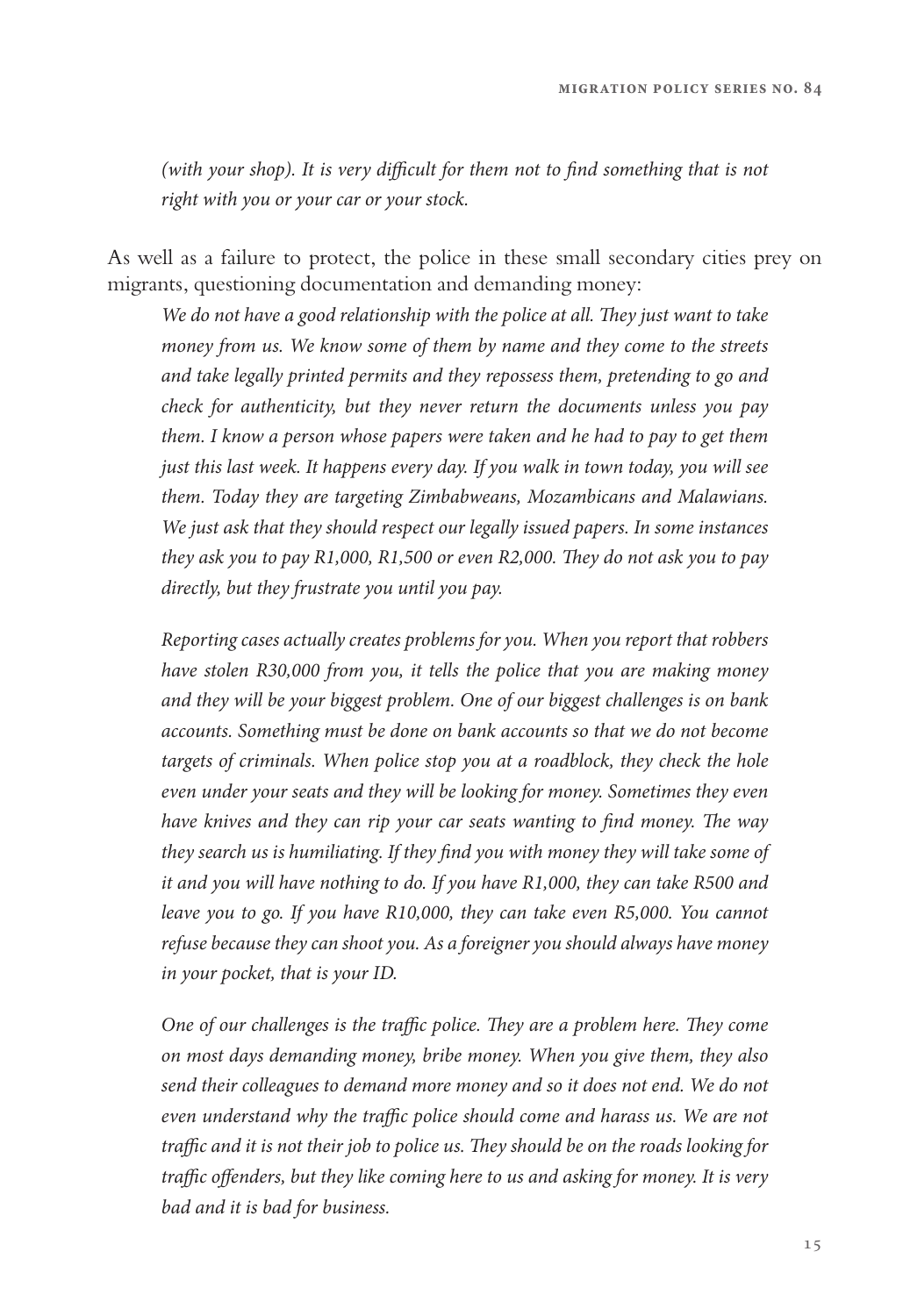By comparison, very few of the surveyed South African business owners reported demands for bribes by the police (4% compared with 26% of migrants), confiscation of goods (5% versus 19%) or physical assault (1% versus 9%).

### **CONCLUSION**

This is the first study we know of to systematically investigate the phenomenon of anti-migrant xenophobia in African secondary cities. The literature on dimensions, manifestations and impacts of xenophobia in post-apartheid South Africa tends to draw for its evidence base either on national attitudinal surveys or on case study evidence from the country's large metropolitan areas. Studies of the drivers of xenophobic violence or extreme xenophobia have similarly focused on the major cities where the largest outbreaks have occurred and where mob attacks are quickly reported by media outlets. The net result of big-city bias is that there has been a general cloak of invisibility on the question of whether xenophobia is scaledependent; in other words, does xenophobia and xenophobic violence also exist in South African secondary urban centres and, if it does, is it distinctive in any way from the well-documented situation in cities such as Cape Town and Johannesburg?

In this report, we adopt a case study approach by focusing on six towns of varying size in the northern South African province of Limpopo. Because the informal sector is a major site of ongoing xenophobic violence in South Africa's large cities, we focused on the question of whether migrants operating informal businesses in smaller centres are able to operate without the fear and insecurity that plagues those operating in major urban centres. To understand both the forms and experience of xenophobia at the local level we adopted a mixed-methods approach, combining a representative survey of migrant-owned businesses in the study sites with in-depth interviews and focus groups with migrants. We also conducted a survey, interviews and a focus group with South African internal migrants working in the sector as a control group. This is important because there is a school of thought in South Africa that contends that migrants are no more likely to be targets than South Africans when it comes to crime, theft and violent attacks on informal-sector businesses.

The survey revealed several distinctive features about the profile of migrants working in the informal sector in small-town Limpopo. First, despite the fact that Limpopo adjoins Zimbabwe, the major source of migrants to South Africa, the informal sector in these towns was peopled by an unexpectedly heterogenous group of business owners from many African and Asian countries. Second, it was clear that most did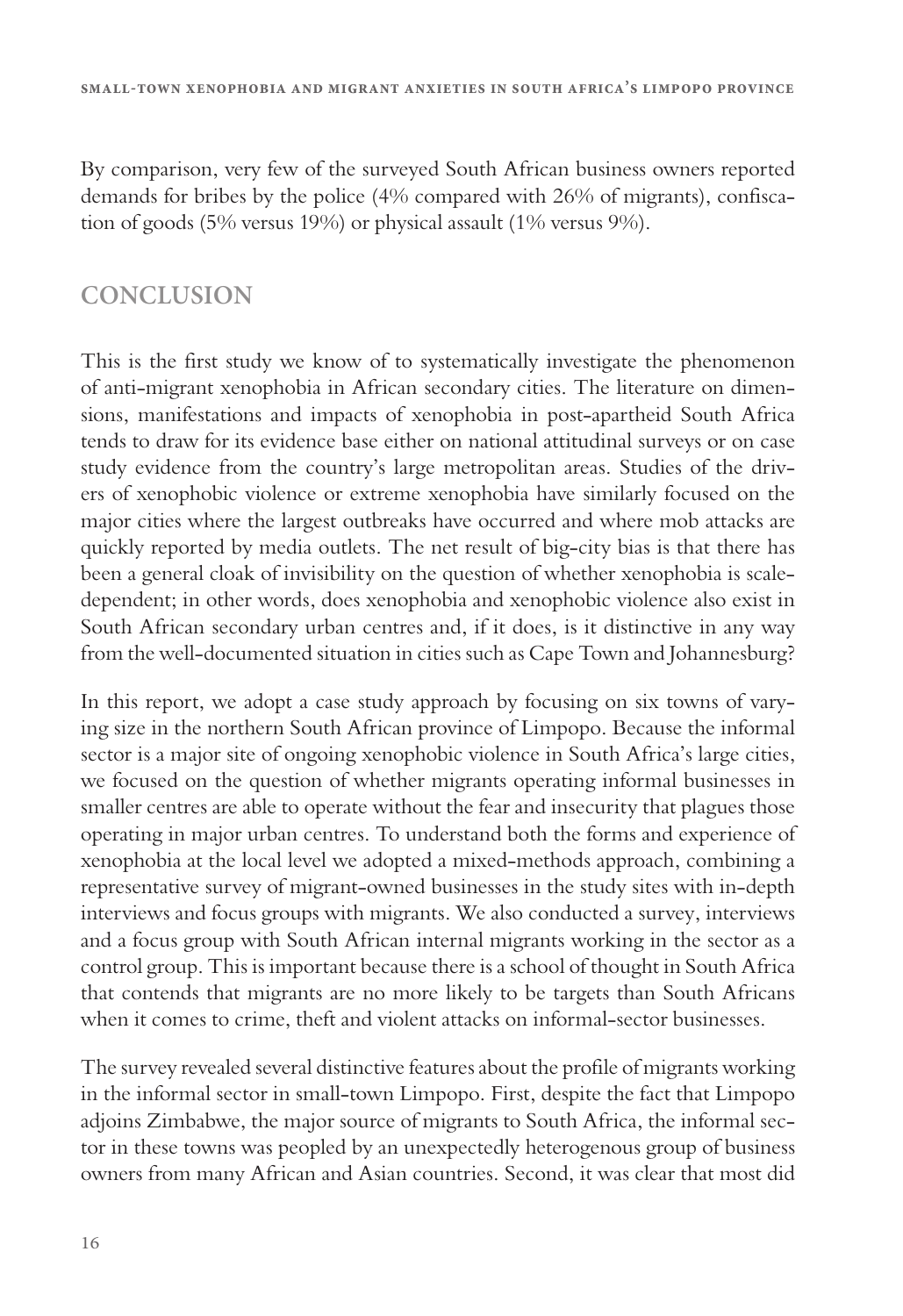not come directly to these towns on moving to South Africa. Instead, they lived and worked for varying lengths of time in major migrant destinations; that is, the large cities. Relocation to Limpopo was a decision that came later, partly to seek out new and less competitive markets, but also because of the trauma they had witnessed or experienced during attacks by xenophobic mobs. In other words, large-city xenophobia has the effect of driving migrants down the urban hierarchy towards secondary cities which, at least initially and in principle, are safer spaces in which to start and grow an informal enterprise. If this was their hope and expectation, many were quickly disabused.

Xenophobia in small-town Limpopo mirrors that in the large cities in several distinct ways, the primary difference being one of scale rather than substance. First, although the evidence is filtered through the narratives of migrants, xenophobic attitudes and hostility appear to be no less intense in secondary cities. While some have correctly argued that it is incorrect to typecast all South Africans as xenophobic (and none of our survey findings have done this), it seems that xenophobia is no respecter of scale. Second, xenophobic violence, when it occurs, is no less random, indiscriminate and destructive. The only difference appears to be that there is less loss of life involved in secondary cities. Third, as in the large cities, anti-government service-delivery protests quickly spill over into mob attacks on informal businesses owned by migrants. Migrant narratives are clear that in the general mayhem, they and not South Africans running businesses in the same neighbourhood are targeted. The targeting of migrant-owned businesses was confirmed by the surveys which, on most metrics, showed that migrants were more likely to be victims of violence, looting and theft. Fourth, even as xenophobic violence forced relocation from large cities to small towns, there were at least some accounts (one of which is quoted in this report) of relocation within Limpopo to escape the violence and start afresh somewhere else.

There appear to be two main differences between large-city xenophobia and secondary-centre xenophobia. First, violent entrepreneurship (in which attacks on migrant-owned businesses are orchestrated or directed by South African competitors in large cities) was not reported in this research. One of the reasons for this could be that in the big cities more South African business owners are organized into associations and there are large groups of the unemployed ready to do their bidding for a price, secure in the knowledge that they are unlikely to be apprehended or prosecuted. Second, this is not purely a function of big-city anonymity as there is abundant evidence that the police are unable or unwilling to arrest and prosecute violent offenders. This emerged clearly in the migrant narratives about their prior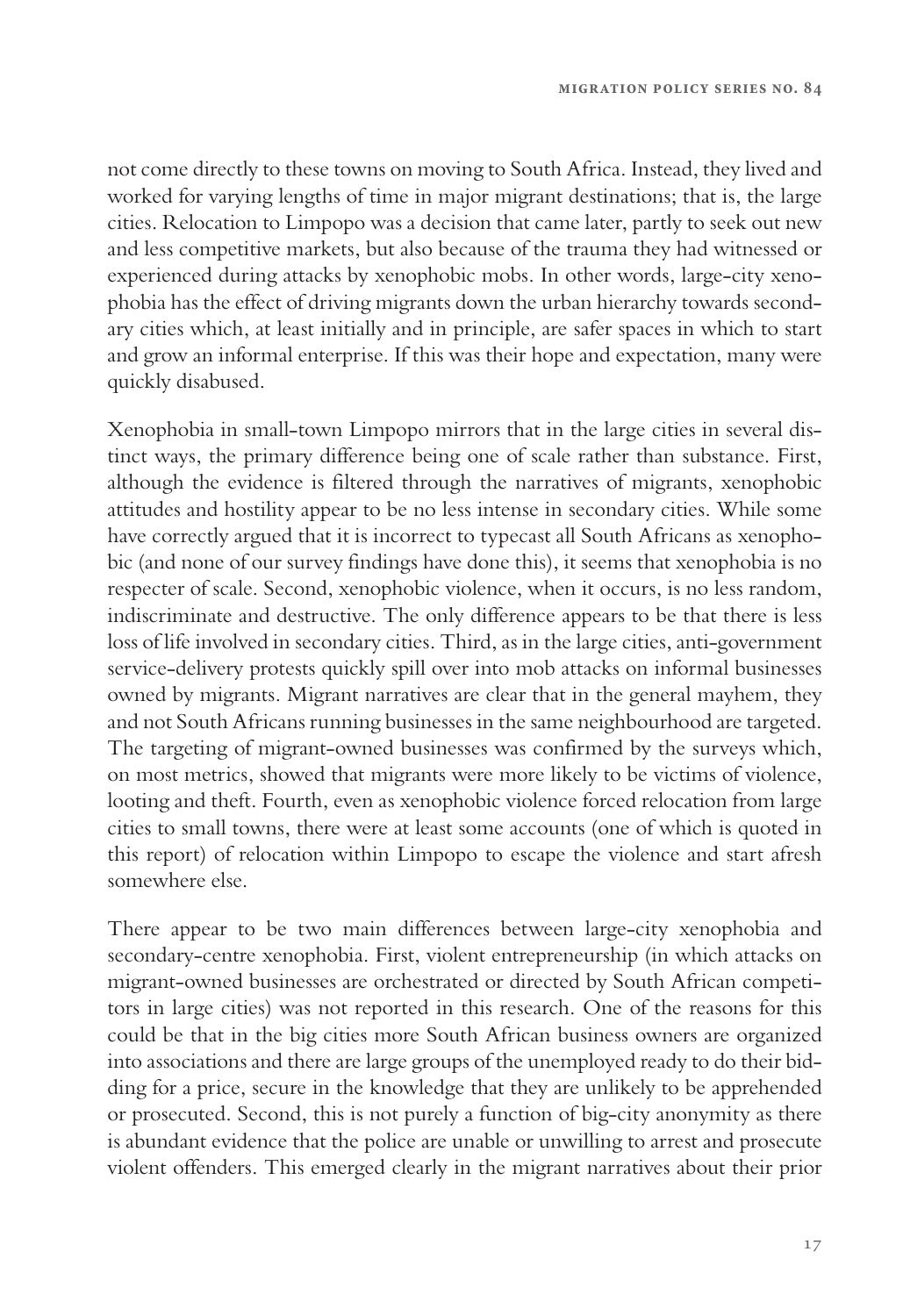experiences in cities such as Johannesburg. As one member of the police noted to a migrant, "I don't want to die for your safety." While the police in secondary centres seem equally uninterested in bringing the perpetrators of xenophobic criminality to book, they appear extremely committed to extortion from migrants. There is evidence of similar forms of extortion and corruption in large cities but it appears to be particularly blatant in small town Limpopo with anyone in a uniform, including traffic police, getting in on the act. Like ordinary citizens who know that they are unlikely to fall foul of the law for criminal acts of xenophobia, institutionalized xenophobia means that the supposed enforcers of the law can act with even greater impunity. As one pointed out, migrants believe that "nothing really happens" to xenophobic criminals inside and outside the state.

#### **REFERENCES**

- 1. Alfaro-Velcamp, T. (2017). "'Don't Send Your Sick Here To Be Treated, Our Own People Need it More': Immigrants' Access to Healthcare in South Africa." *International Journal of Migration, Health and Social Care* 13: 53-68.
- 2. Bekker, S. (2015). "Violent Xenophobic Episodes in South Africa, 2008 and 2015." *African Human Mobility Review* 1: 229–252.
- 3. Beyers, L. (2015). "Service Delivery Challenges within Municipalities in the Capricorn District of Limpopo Province." *Journal of Human Ecology* 50: 121-127.
- 4. Charman, A. and Piper, L. (2012). "Xenophobia, Criminality and Violent Entrepreneurship: Violence Against Somali Shopkeepers in Delf South, Cape Town, South Africa" *South African Review of Sociology* 43: 81-105.
- 5. Chikulo, B. (2016). "'Te Smoke Tat Calls': A Review of Service Delivery Protests in South Africa 2005 -2014." *Journal of Human Ecology* 55: 51-60.
- 6. Claassen, C. (2017). "Explaining South African Xenophobia." Afrobarometer Working Paper No. 173, Cape Town.
- 7. Crush, J. (2008) T*e Perfect Storm:* T*e Realities of Xenophobia in Contemporary South Africa* (Cape Town: SAMP).
- 8. Crush, J. (2014). "Southern Hub: The Globalization of Migration to South Africa." In R. Lucas (Ed.), *International Handbook on Migration and Economic Development* (Cheltenham: Edward Elgar), pp. 211-240.
- 9. Crush, J. (2020). *Deadly Denial: Xenophobia Governance and the Global Compact for Migration in South Africa* (Cape Town: SAMP).
- 10. Crush, J. and Frayne, B. (2011). "Supermarket Expansion and the Informal Food Economy in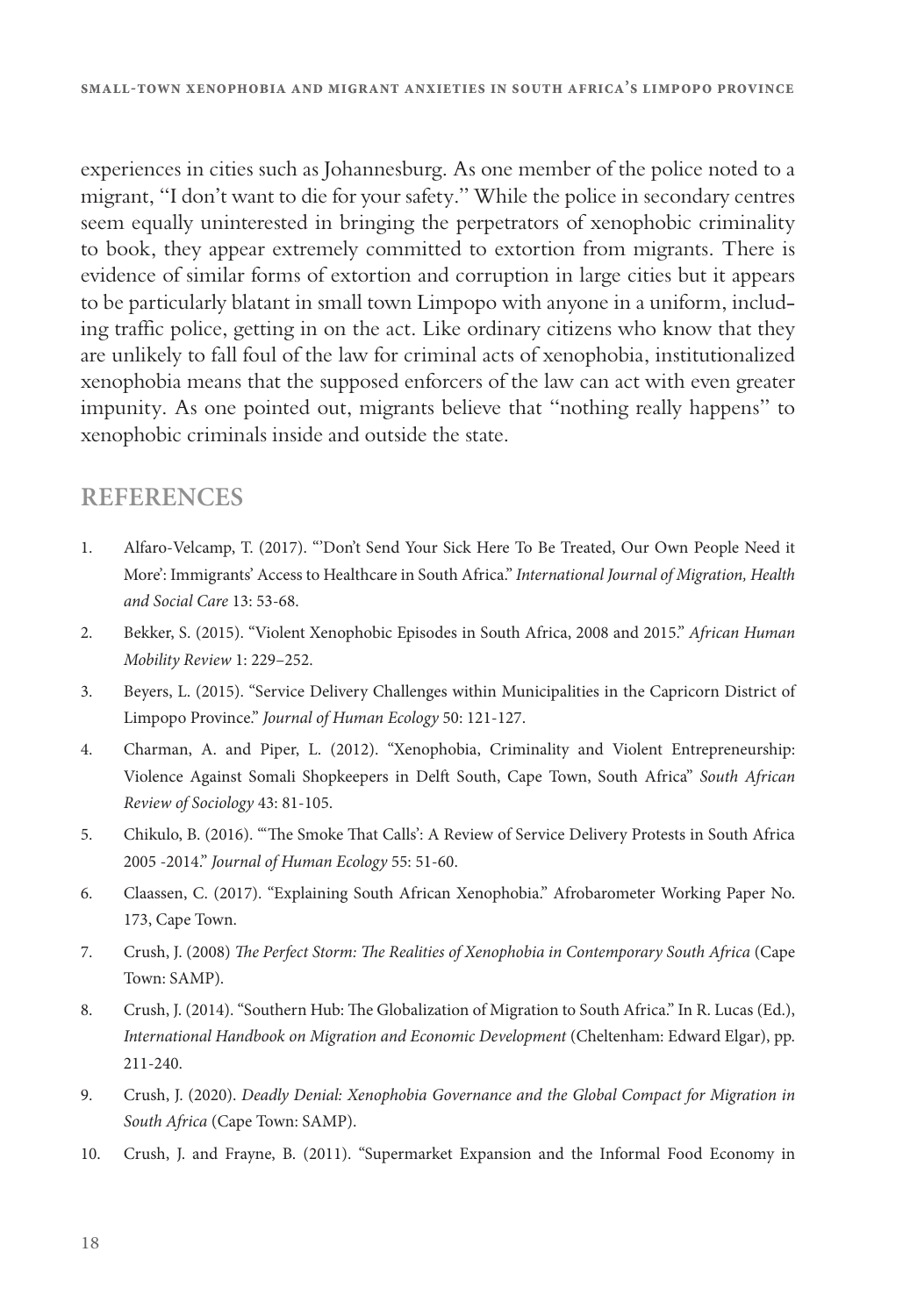Southern African Cities: Implications for Urban Food Security." *Journal of Southern African Studies*  37: 781-807.

- 11. Crush, J. and Ramachandran, S. (2015a). "Migration Myths and Extreme Xenophobia in South Africa" In D. Arcarazo and A. Wiesbrock (eds.), *Global Migration: Old Assumptions, New Dynamics: Volume 3* (Santa Barbara, CA: Praeger), pp. 71-96.
- 12. Crush, J. and Ramachandran, S. (2015b). "Doing Business with Xenophobia." In J. Crush, A. Chikanda and C. Skinner (Eds.), *Mean Streets: Migration, Xenophobia and Informality in South Africa* (Ottawa: IDRC), pp. 25-59.
- 13. Crush, J. and Tawodzera, G. (2014). "Medical Xenophobia and Zimbabwean Migrant Access to Public Health Services in South Africa." *Journal of Ethnic and Migration Studies* 40: 655-670.
- 14. Crush, J. and D. Tevera (Eds.) (2010). *Zimbabwe's Exodus: Crisis, Migration, Survival* (Ottawa and Cape Town: IDRC and SAMP).
- 15. Crush, J., Chikanda, A. and Skinner, C. (Eds.) (2015). *Mean Streets: Migration, Xenophobia and Informality in South Africa* (Ottawa: IDRC).
- 16. Crush, J., Ramachandran, S. and Pendleton, W. (2013). *So*f *Targets: Xenophobia, Public Violence and Changing Attitudes to Migrants in South Africa A*f*er May 2008* (Cape Town: SAMP).
- 17. Crush, J., Tawodzera, G., Chikanda, A. and Tevera, D. (2017). "The Owners of Xenophobia: Zimbabwean Enterprise and Xenophobic Violence in South Africa." *African Human Mobility Review* 3: 878-909.
- 18. de Jong, N. (2018). "Displays of Masculinity and Rituals of Display: Congolese Immigration and Xenophobia in Johannesburg." *Journal of Historical Sociology* 31: 106-118.
- 19. Desai, A. (2015). "Migrants and Violence in South Africa: The April 2015 Xenophobic Attacks in Durban." *Oriental Anthropologist* 15: 247-259.
- 20. Dube, G. (2019). "Black South Africans' Attitudes toward African Immigrants between 2008 and 2016." *Nationalism and Ethnic Politics* 25: 191-210
- 21. Fourchard, L. and Segatti, A. (2015). "Xenophobia and Citizenship: The Everyday Politics of Exclusion and Inclusion in Africa." *Africa* 85: 2-12.
- 22. Gordon, S. (2018). "Who Is Welcoming and Who Is Not? An Attitudinal Analysis of Anti-Immigrant Sentiment in South Africa." *South African Review of Sociology* 49: 72-90.
- 23. Gordon, S. and Maharaj, B. (2015). "Neighbourhood-Level Social Capital and Anti-Immigrant Prejudice in an African Context: An Individual-Level Analysis of Attitudes Towards Immigrants in South Africa." *Commonwealth and Comparative Politics* 53: 197-219.
- 24. Hassim, S., Kupe, T. and Worby, E. (Eds.) (2008). *Go Home or Die Here: Violence, Xenophobia and the Reinvention of Di*f*erence in South Africa* (Johannesburg: Wits University Press).
- 25. Hayem, J. (2013). "From May 2008 to 2011: Xenophobic Violence and National Subjectivity in South Africa." *Journal of Southern African Studies* 39: 77-97.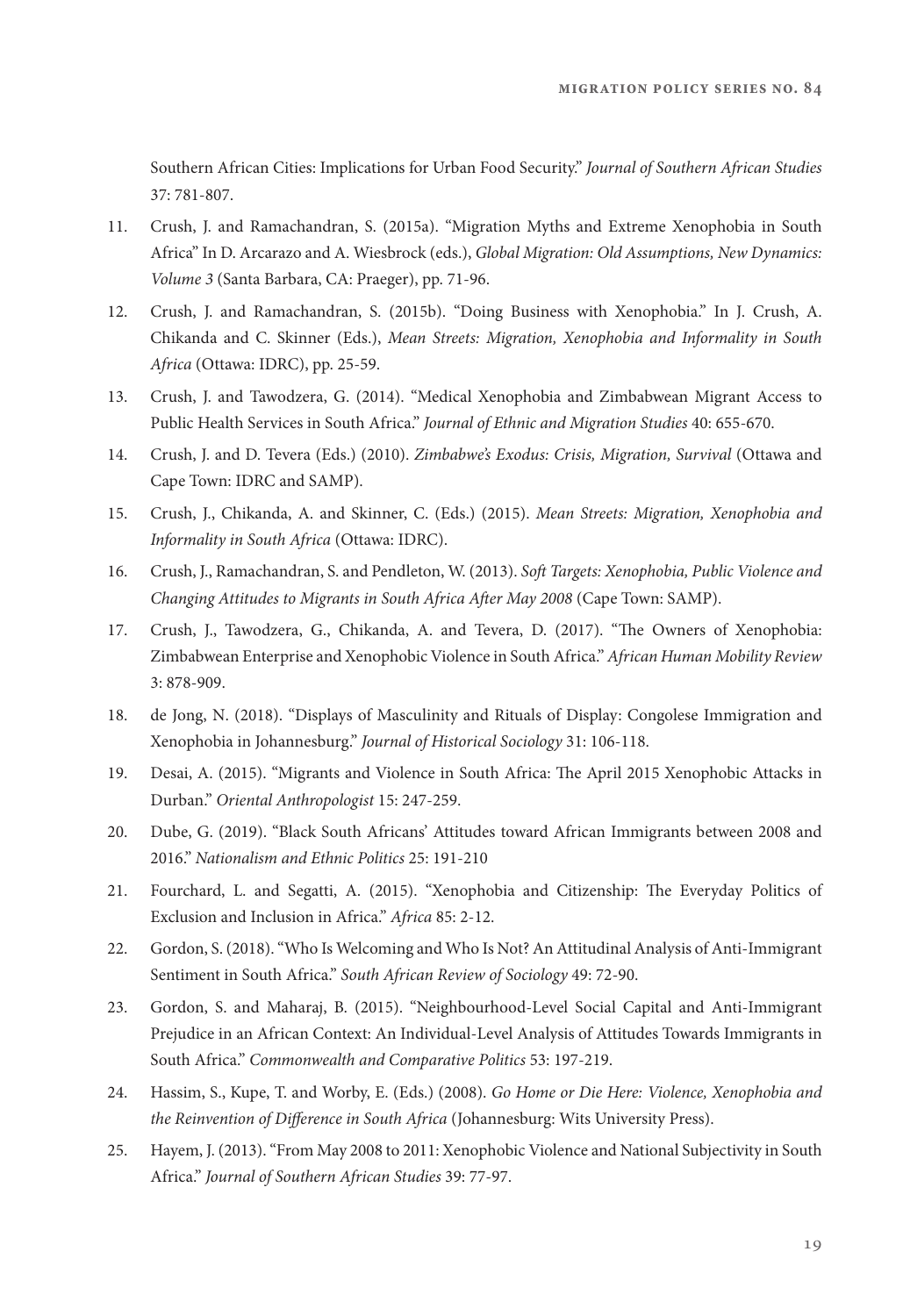- 26. Hiropoulos, A. (2020). "South Africa, Migration and Xenophobia: Deconstructing the Perceived Migration Crisis and its Infuence on the Xenophobic Reception of Migrants." *Contemporary Justice Review* 23: 104-121.
- 27. HRW (2020). *'*T*ey Have Robbed Me of My Life': Xenophobic Violence Against Non-Nationals in South Africa* (New York: Human Rights Watch).
- 28. Jinnah, Z. (2010). "Making Home in a Hostile Land: Understanding Somali Identity, Integration, Livelihood and Risks in Johannesburg." *Journal of Sociology and Anthropology* 1: 91-99.
- 29. Mamhokere, J. (2021). An Assessment of Reasons Behind Service Delivery Protests: A case of Greater Tzaneen Municipality." *Journal of Public A*f*airs* 20: e2049.
- 30. Mamokhere, J., Netshidzivhani, M. and Mavhungu, E. (2021). "Evaluating the Impact of Service Delivery Protests in Relation to Socio-Economic Development: A Case of Greater Tzaneen Local Municipality, South Africa." *European Journal of Economics, Law and Social Sciences* 5.
- 31. Masuku, T. (2006). "Targeting Foreigners: Xenophobia Among Johannesburg Police." *SA Crime Quarterly* 15: 19-24.
- 32. Matsinhe, D. (2016). *Apartheid Vertigo:* T*e Rise in Discrimination Against Africans in South Africa*  (New York: Routledge).
- 33. Misago, J-P. (2017). "Politics by Other Means? Te Political Economy of Xenophobic Violence in Post-Apartheid South Africa." The Black Scholar 47: 40-53.
- 34. Misago, J-P. (2019). "Political Mobilisation as the Trigger of Xenophobic Violence in Post-Apartheid South Africa." *International Journal of Con*f*ict and Violence* 13: 646.
- 35. Mlilo, S. and Misago, J-P. (2019). *Xenophobic Violence in South Africa: 1994–2018: An Overview*  (Johannesburg: ACMS).
- 36. Moyo, I. (2017). *African Immigrant Traders in Johannesburg Inner City: A Deconstruction of the*  T*reatening Other* (London: Palgrave: Macmillan).
- 37. Moyo, I., Gumbo, T. and Nicolau, M. (2018). "African Migrant Traders' Experiences in Johannesburg Inner City: Towards the Migrant Calculated Risk and Adaptation Framework." *South African Review of Sociology* 49: 53-71.
- 38. Nyamnjoh, F. (2006). *Insiders and Outsiders: Citizenship and Xenophobia in Contemporary Southern Africa* (London: Zed Books).
- 39. Pheto, B. (2019). "Fear and Looting in Soweto: Inside the Latest Xenophobic Nightmare." *Sunday Times*, August 19.
- 40. Piper, L. and Charman, A. (2016). "Xenophobia, Price Competition and Violence in the Spaza Sector in South Africa." *African Human Mobility Review* 2.
- 41. Polzer, T., and Takabvirwa, K. (2010)"'Just Crime': Violence, Xenophobia and Crime; Discourse and Practice, *SA Crime Quarterly* 33.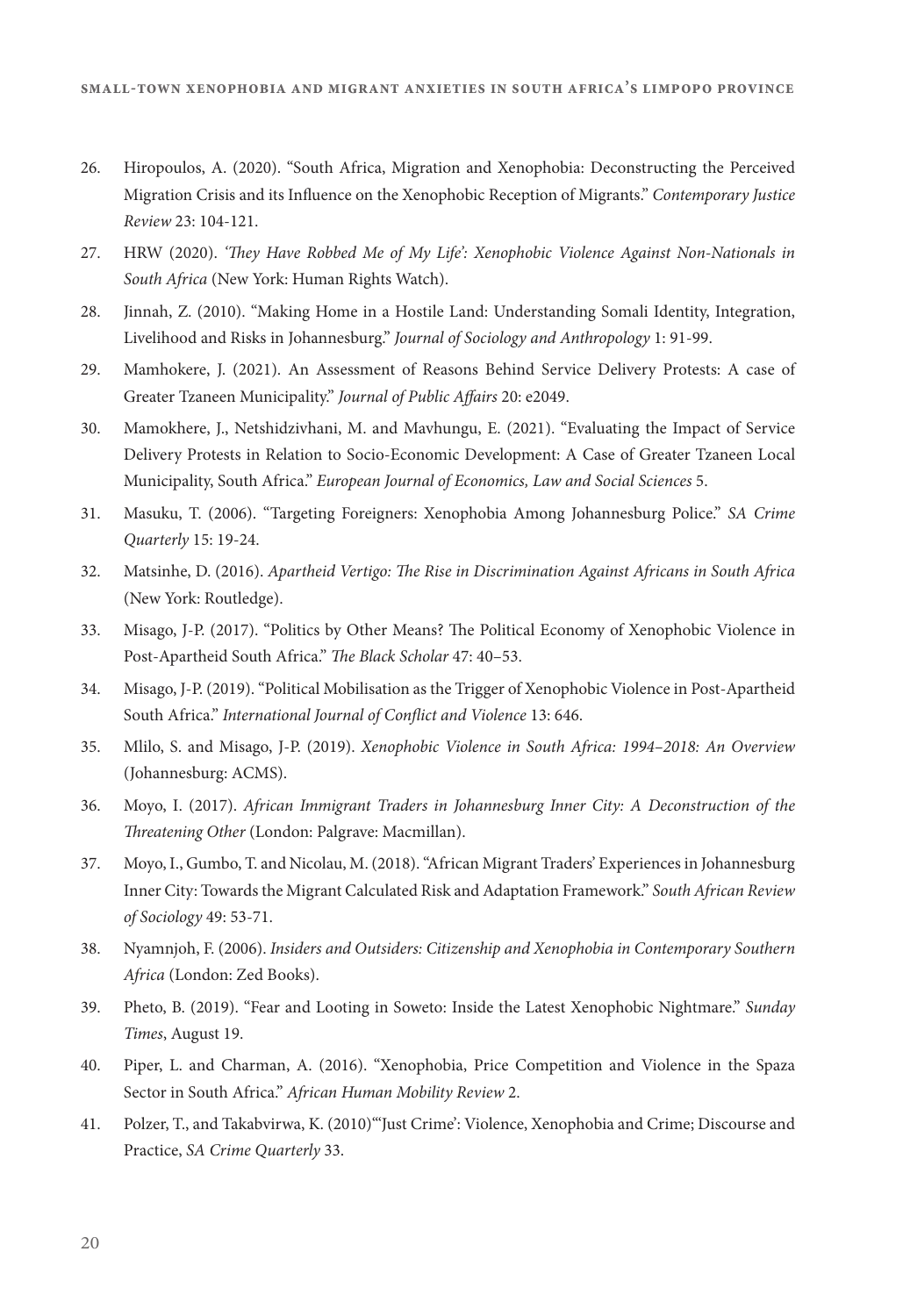- 42. Ramachandran, S., Crush, J. and Tawodzera, G. (2017). "Security Risk and Xenophobia in the Urban Informal Sector." *African Human Mobility Review* 3: 855-878.
- 43. Rogan, M. and Skinner, C. "Te Size and Structure of the South African Informal Sector 2008- 2014: A Labour-Force Analysis." In F. Fourie (Ed.), T*e South African Informal Sector: Creating Jobs, Reducing Poverty* (Cape Town: HSRC), pp. 77-102.
- 44. Skinner, C. (2019). "Contributing Yet Excluded? Informal Food Retail in African Cities." In J. Battersby and V. Watson (Eds.), *Urban Food Systems Governance and Poverty in African Cities*  (London: Routledge), pp. 104-115.
- 45. Solomon, R. (2019). "Xenophobic Violence and the Ambivalence of Citizenship in Post-Apartheid South Africa." *Citizenship Studies* 23: 156-171
- 46. Steinberg, J. (2012). "Security and Disappointment: Policing, Freedom and Xenophobia in South Africa." *British Journal of Criminology* 52: 345-360.
- 47. Steinberg, J. (2018). "Xenophobia and Collective Violence in South Africa: A Note of Scepticism About the Scapegoat." *African Studies Review* 61: 119-134.
- 48. Supreme Court (2014). *Somali Association of South Africa and Others v Limpopo Department of Economic Development Environment and Tourism and Others* (48/2014) [2014] ZASCA 143; 2015 (1) SA 151 (SCA); [2014] 4 All SA 600 (SCA) (26 September 2014).
- 49. Tevera, D. (2013). "African Migrants, Xenophobia and Urban Violence in Post-Apartheid South Africa." *Alternation* 7: 9-26.
- 50. Vanyoro, K. (2019). "When They Come, We Don't Send Them Back': Counter-Narratives of 'Medical Xenophobia' in South Africa's Public Health Care System." *Palgrave Communications* 5: 101.
- 51. von Holdt, K. and Alexander, P. (2012). "Collective Violence, Community Protest and Xenophobia." *South African Review of Sociology* 43: 104-111.
- 52. Waiganjo, A. (2018). "Coping Mechanisms in Navigating Xenophobia-Afrophobia-Related Challenges Within the Transnational Space: Case of Somali Refugee Women in Gauteng, South Africa." *Journal of International Migration and Integration* 19: 649-666.
- 53. White, J., Blaauw, D. and Rispel, L. (2020a). "Social Exclusion and the Perspectives of Health Care Providers on Migrants in Gauteng Public Health Facilities, South Africa." *PLoS One*, 15(12): e0244080.
- 54. White, J., Levin, J. and Rispel, L. (2020b). "Migrants' Perceptions of Health System Responsiveness and Satisfaction with Health Workers in a South African Province. " *Global Health Action* 13.
- 55. Zihindula, G., Meyer-Weitz, A. and Akintola, O. (2017). "Lived Experiences of Democratic Republic of Congo Refugees Facing Medical Xenophobia in Durban, South Africa." *Journal of Asian and African Studies* 52: 458–470.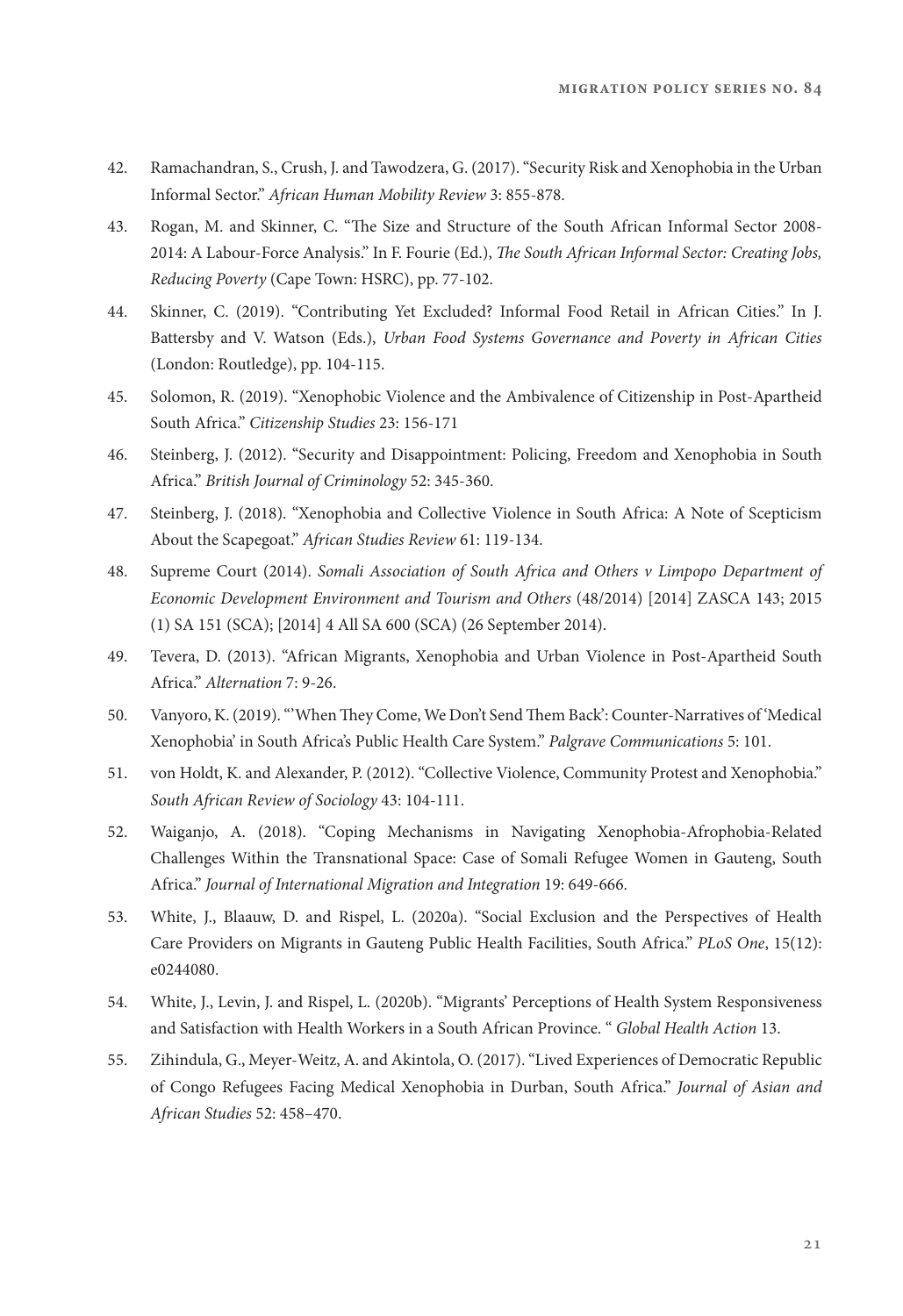#### **MIGRATION POLICY SERIES**

- 1 *Covert Operations: Clandestine Migration, Temporary Work and Immigration Policy in South Africa* (1997) ISBN 1-874864-51-9
- 2 *Riding the Tiger: Lesotho Miners and Permanent Residence in South Africa* (1997) ISBN 1-874864-52-7
- 3 *International Migration, Immigrant Entrepreneurs and South Africa's Small Enterprise Economy* (1997) ISBN 1-874864-62-4
- 4 *Silenced by Nation Building: African Immigrants and Language Policy in the New South Africa* (1998) ISBN 1-874864-64-0
- 5 *Le*f *Out in the Cold? Housing and Immigration in the New South Africa* (1998) ISBN 1-874864-68-3
- 6 *Trading Places: Cross-Border Traders and the South African Informal Sector* (1998) ISBN 1-874864-71-3
- 7 *Challenging Xenophobia: Myth and Realities about Cross-Border Migration in Southern Africa* (1998) ISBN 1-874864-70-5
- 8 *Sons of Mozambique: Mozambican Miners and Post-Apartheid South Africa* (1998) ISBN 1-874864-78-0
- 9 *Women on the Move: Gender and Cross-Border Migration to South Africa* (1998) ISBN 1-874864-82-9
- 10 *Namibians on South Africa: Attitudes Towards Cross-Border Migration and Immigration Policy* (1998) ISBN 1-874864-84-5
- 11 *Building Skills: Cross-Border Migrants and the South African Construction Industry* (1999) ISBN 1-874864-84-5
- 12 *Immigration & Education: International Students at South African Universities and Technikons* (1999) ISBN 1-874864-89-6
- 13 T*e Lives and Times of African Immigrants in Post-Apartheid South Africa* (1999) ISBN 1-874864-91-8
- 14 *Still Waiting for the Barbarians: South African Attitudes to Immigrants and Immigration* (1999) ISBN 1-874864-91-8
- 15 *Undermining Labour: Migrancy and Sub-Contracting in the South African Gold Mining Industry* (1999) ISBN 1-874864-91-8
- 16 *Borderline Farming: Foreign Migrants in South African Commercial Agriculture* (2000) ISBN 1-874864- 97-7
- 17 *Writing Xenophobia: Immigration and the Press in Post-Apartheid South Africa* (2000) ISBN 1-919798- 01-3
- 18 *Losing Our Minds: Skills Migration and the South African Brain Drain* (2000) ISBN 1-919798-03-x
- 19 *Botswana: Migration Perspectives and Prospects* (2000) ISBN 1-919798-04-8
- 20 T*e Brain Gain: Skilled Migrants and Immigration Policy in Post-Apartheid South Africa* (2000) ISBN 1-919798-14-5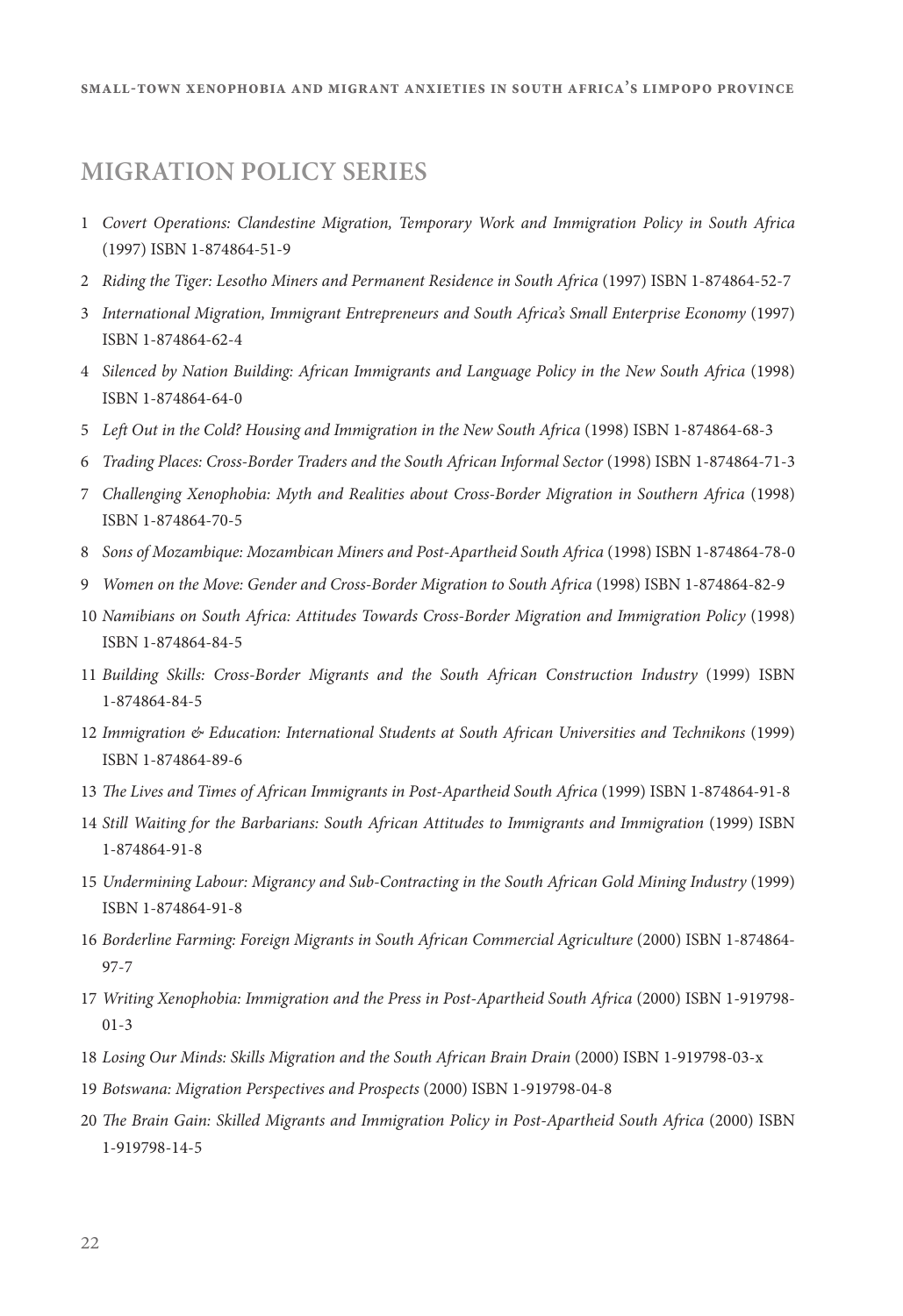- *Cross-Border Raiding and Community Con*f*ict in the Lesotho-South African Border Zone* (2001) ISBN 1-919798-16-1
- *Immigration, Xenophobia and Human Rights in South Africa* (2001) ISBN 1-919798-30-7
- *Gender and the Brain Drain from South Africa* (2001) ISBN 1-919798-35-8
- *Spaces of Vulnerability: Migration and HIV/AIDS in South Africa* (2002) ISBN 1-919798-38-2
- *Zimbabweans Who Move: Perspectives on International Migration in Zimbabwe* (2002) ISBN 1-919798- 40-4
- T*e Border Within:* T*e Future of the Lesotho-South African International Boundary* (2002) ISBN 1-919798-41-2
- *Mobile Namibia: Migration Trends and Attitudes* (2002) ISBN 1-919798-44-7
- *Changing Attitudes to Immigration and Refugee Policy in Botswana* (2003) ISBN 1-919798-47-1
- T*e New Brain Drain from Zimbabwe* (2003) ISBN 1-919798-48-X
- *Regionalizing Xenophobia? Citizen Attitudes to Immigration and Refugee Policy in Southern Africa*  (2004) ISBN 1-919798-53-6
- *Migration, Sexuality and HIV/AIDS in Rural South Africa* (2004) ISBN 1-919798-63-3
- *Swaziland Moves: Perceptions and Patterns of Modern Migration* (2004) ISBN 1-919798-67-6
- *HIV/AIDS and Children's Migration in Southern Africa* (2004) ISBN 1-919798-70-6
- *Medical Leave:* T*e Exodus of Health Professionals from Zimbabwe* (2005) ISBN 1-919798-74-9
- *Degrees of Uncertainty: Students and the Brain Drain in Southern Africa* (2005) ISBN 1-919798-84-6
- *Restless Minds: South African Students and the Brain Drain* (2005) ISBN 1-919798-82-X
- *Understanding Press Coverage of Cross-Border Migration in Southern Africa since 2000* (2005) ISBN 1-919798-91-9
- *Northern Gateway: Cross-Border Migration Between Namibia and Angola* (2005) ISBN 1-919798-92-7
- *Early Departures:* T*e Emigration Potential of Zimbabwean Students* (2005) ISBN 1-919798-99-4
- *Migration and Domestic Workers: Worlds of Work, Health and Mobility in Johannesburg* (2005) ISBN 1-920118-02-0
- T*e Quality of Migration Services Delivery in South Africa* (2005) ISBN 1-920118-03-9
- *States of Vulnerability:* T*e Future Brain Drain of Talent to South Africa* (2006) ISBN 1-920118-07-1
- *Migration and Development in Mozambique: Poverty, Inequality and Survival* (2006) ISBN 1-920118-10-1
- *Migration, Remittances and Development in Southern Africa* (2006) ISBN 1-920118-15-2
- *Medical Recruiting:* T*e Case of South African Health Care Professionals* (2007) ISBN 1-920118-47-0
- *Voices From the Margins: Migrant Women's Experiences in Southern Africa* (2007) ISBN 1-920118-50-0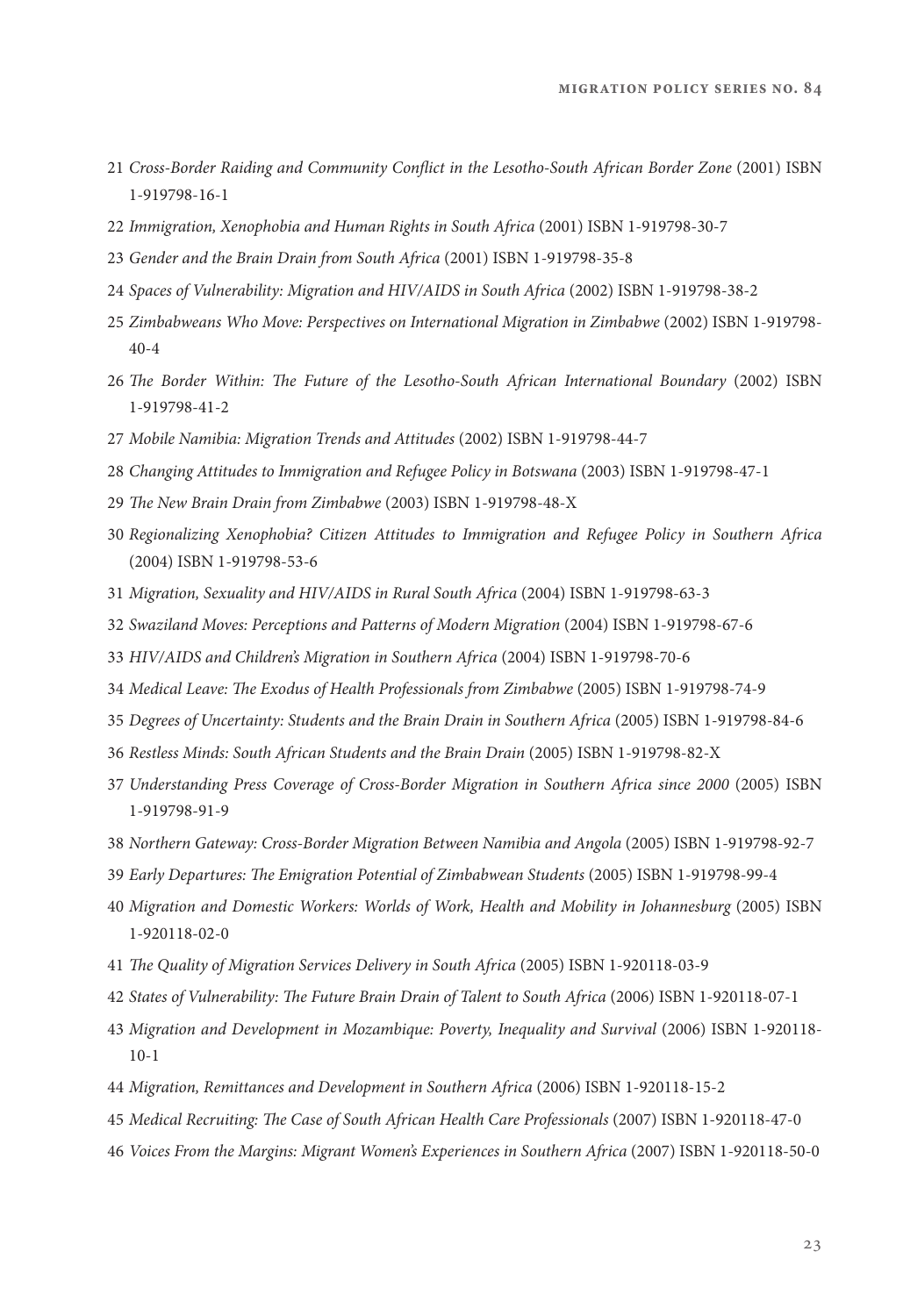- T*e Haemorrhage of Health Professionals From South Africa: Medical Opinions* (2007) ISBN 978-1- 920118-63-1
- T*e Quality of Immigration and Citizenship Services in Namibia* (2008) ISBN 978-1-920118-67-9
- *Gender, Migration and Remittances in Southern Africa* (2008) ISBN 978-1-920118-70-9
- T*e Perfect Storm:* T*e Realities of Xenophobia in Contemporary South Africa* (2008) ISBN 978-1- 920118-71-6
- *Migrant Remittances and Household Survival in Zimbabwe* (2009) ISBN 978-1-920118-92-1
- *Migration, Remittances and 'Development' in Lesotho* (2010) ISBN 978-1-920409-26-5
- *Migration-Induced HIV and AIDS in Rural Mozambique and Swaziland* (2011) ISBN 978-1-920409-49-
- *Medical Xenophobia: Zimbabwean Access to Health Services in South Africa* (2011) ISBN 978-1-920409- 63-0
- T*e Engagement of the Zimbabwean Medical Diaspora* (2011) ISBN 978-1-920409-64-7
- *Right to the Classroom: Educational Barriers for Zimbabweans in South Africa* (2011) ISBN 978-1- 920409-68-5
- *Patients Without Borders: Medical Tourism and Medical Migration in Southern Africa* (2012) ISBN 978- 1-920409-74-6
- T*e Disengagement of the South African Medical Diaspora* (2012) ISBN 978-1-920596-00-2
- T*e* T*ird Wave: Mixed Migration from Zimbabwe to South Africa* (2012) ISBN 978-1-920596-01-9
- *Linking Migration, Food Security and Development* (2012) ISBN 978-1-920596-02-6
- *Unfriendly Neighbours: Contemporary Migration from Zimbabwe to Botswana* (2012) ISBN 978-1- 920596-16-3
- *Heading North:* T*e Zimbabwean Diaspora in Canada* (2012) ISBN 978-1-920596-03-3
- *Dystopia and Disengagement: Diaspora Attitudes Towards South Africa* (2012) ISBN 978-1-920596-04-0
- *So*f *Targets: Xenophobia, Public Violence and Changing Attitudes to Migrants in South Africa a*f*er May*  (2013) ISBN 978-1-920596-05-7
- *Brain Drain and Regain: Migration Behaviour of South African Medical Professionals* (2014) ISBN 978- 1-920596-07-1
- *Xenophobic Violence in South Africa: Denialism, Minimalism, Realism* (2014) ISBN 978-1-920596-08-8
- *Migrant Entrepreneurship Collective Violence and Xenophobia in South Africa* (2014) ISBN 978-1- 920596-09-5
- *Informal Migrant Entrepreneurship and Inclusive Growth in South Africa, Zimbabwe and Mozambique* (2015) ISBN 978-1-920596-10-1
- *Calibrating Informal Cross-Border Trade in Southern Africa* (2015) ISBN 978-1-920596-13-2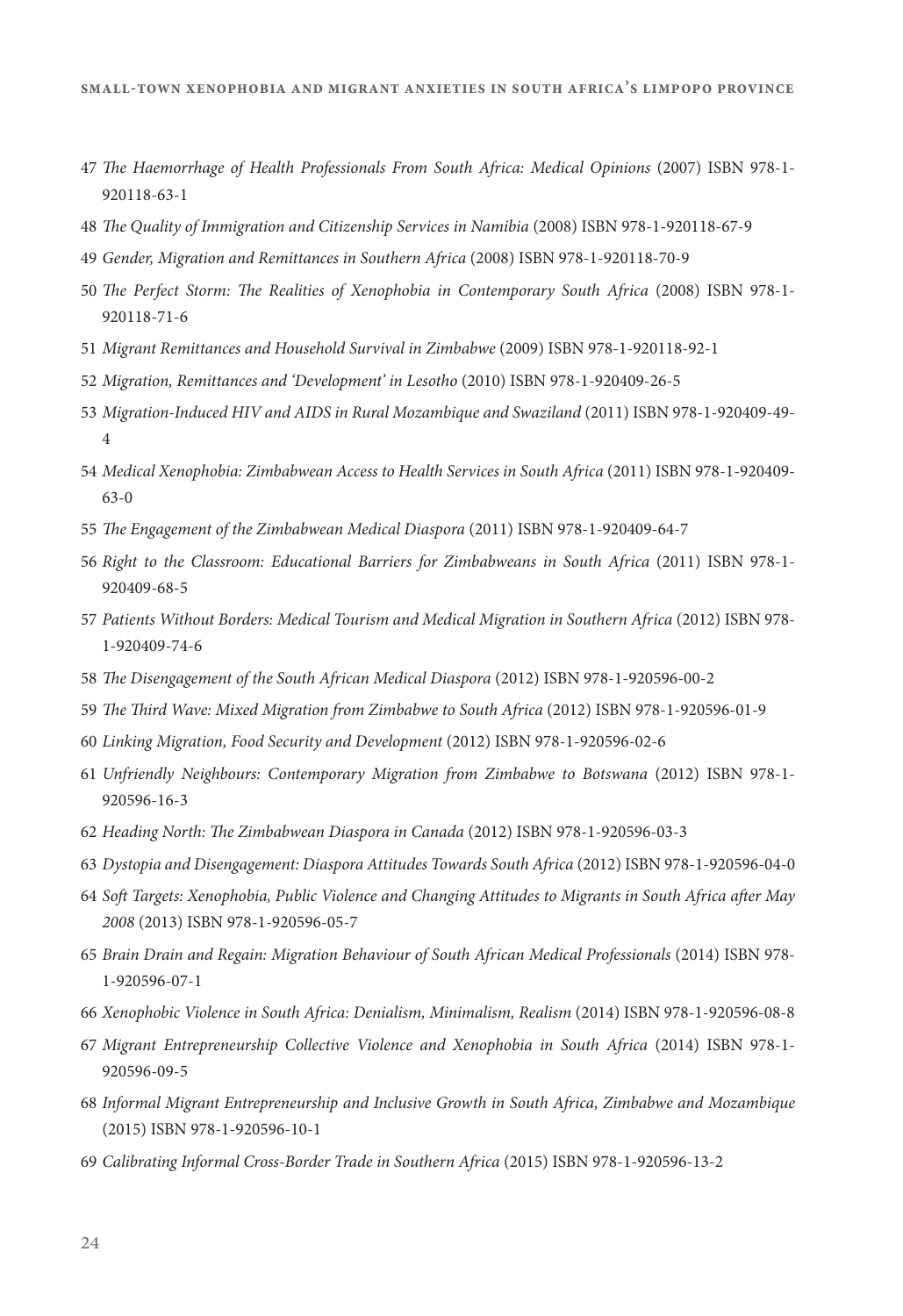- *International Migrants and Refugees in Cape Town's Informal Economy* (2016) ISBN 978-1-920596-15-6
- *International Migrants in Johannesburg's Informal Economy* (2016) ISBN 978-1-920596-18-7
- *Food Remittances: Migration and Food Security in Africa* (2016) ISBN 978-1-920596-19-4
- *Informal Entrepreneurship and Cross-Border Trade in Maputo, Mozambique* (2016) ISBN 978-1-920596- 20-0
- *Informal Entrepreneurship and Cross-Border Trade between Zimbabwe and South Africa* (2017) ISBN 978-1-920596-29-3
- *Competition or Co-operation? South African and Migrant Entrepreneurs in Johannesburg* (2017) ISBN 978-1-920596-30-9
- *Refugee Entrepreneurial Economies in Urban South Africa* (2017) ISBN 978-1-920596-35-4
- *Living With Xenophobia: Zimbabwean Informal Enterprise in South Africa* (2017) ISBN 978-1-920596- 37-8
- *Comparing Refugees and South Africans in the Urban Informal Sector* (2017) ISBN 978-1-920596-38-5
- *Rendering South Africa Undesirable: A Critique of Refugee and Informal Sector Policy* (2017) ISBN 978- 1-920596-40-8
- *Problematizing the Foreign Shop: Justi*f*cations for Restricting the Migrant Spaza Sector in South Africa*  (2018) ISBN 978-1-920596-43-9
- *Rethinking the South African Medical Brain Drain Narrative* (2019) ISBN 978-1-920596-45-3
- *Deadly Denial: Xenophobia Governance and the Global Compact for Migration in South Africa* (2020) ISBN 978-1-920596-46-0
- *Between Burden and Bene*f*t: Migrant Remittances, Social Protection and Sustainable Development*  (2021) 978-1-920596-47-7